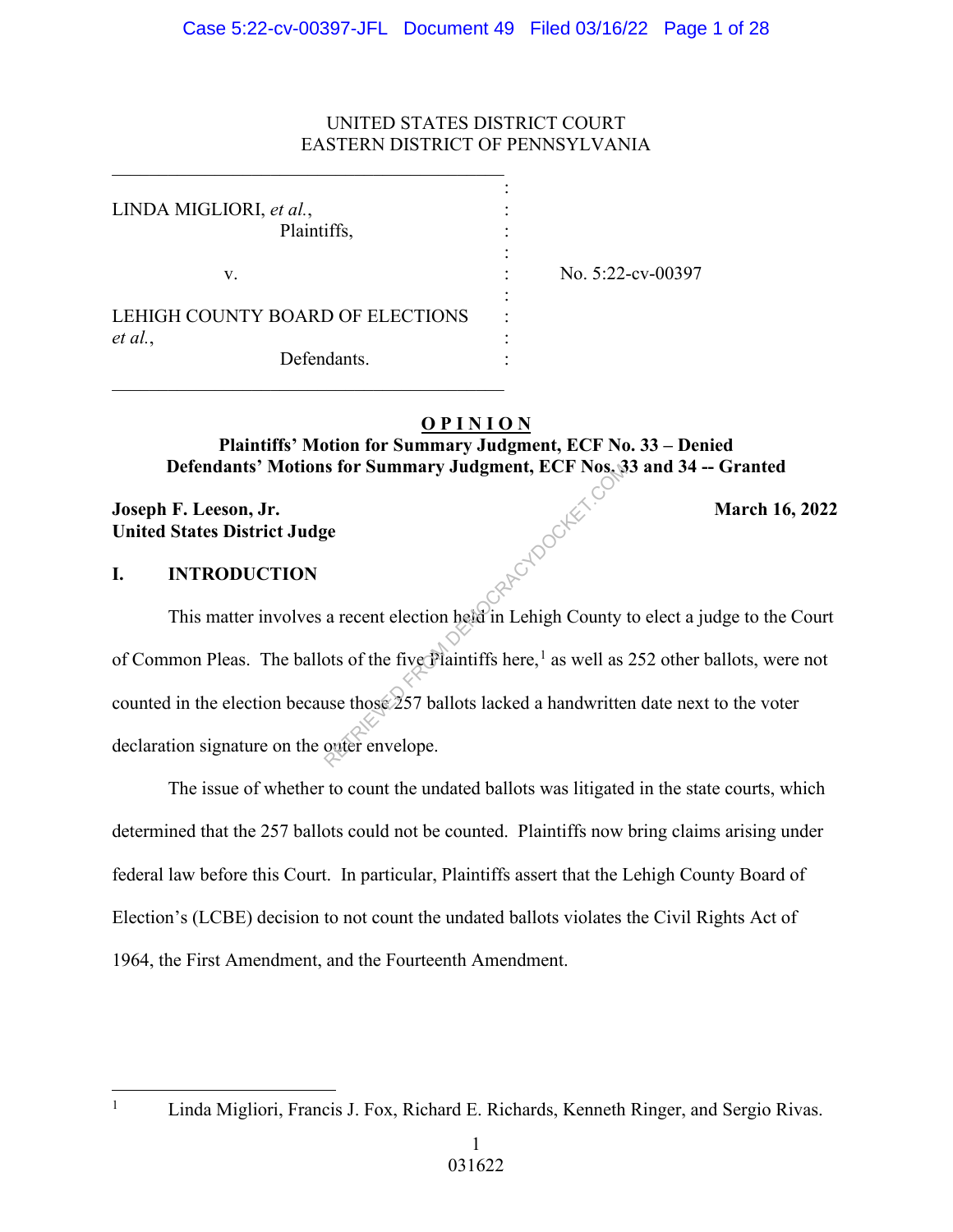The LCBE agreed to pause certification of the election until these questions could be resolved. Following an expedited briefing schedule agreed to by the parties and intervenors, Plaintiffs, the LCBE, and Intervenor-Defendant David Ritter filed cross-motions for summary judgment. Upon review, this Court grants Defendants' motions for summary judgment and enters judgment in favor of Defendants on all counts.

# **II. PROCEDURAL HISTORY**

On January 31, 2022, the five named Plaintiffs filed suit in the Eastern District of Pennsylvania. *See* Compl., ECF No. 1. Each Plaintiff is a citizen of Lehigh County who is registered to vote. *See* Joint Stip. of Facts ("JSOF") ¶¶ 55, 64, 71, 79, 88, ECF No. 27*.* In addition, each Plaintiff submitted a ballot in the November 2, 2021 election that was undated next to the voter declaration signature. *See id.* ¶ 53. Accordingly, Plaintiffs' ballots were not counted. *See id.* Plaintiffs asserted three claims in their Complaint: (1) Count I for violation of the Civil Rights Act, 52 U.S.C. § 10101(a)(2)(B), (2) Count II for undue burden on the right to vote in violation of the First and Fourteenth Amendments, and (3) Count III for violation of procedural due process under the Fourteenth Amendment. *See* Compl. On February 10, 2022, Plaintiffs stipulated to the voluntary dismissal of Count III, their procedural due process claim. *See* Stip. Count III, ECF No. 26. Accordingly, only Counts I and II remain. Stip. of Facts ("JSOF")  $||$  55, 64, 71, 29<br>
itted a ballot in the November 2, 2021 el<br>
signature. *See id.*  $\parallel$  53. Accordingly, Pl<br>
sserted three claims in their Complaint: (<br>
.C. § 10101(a)(2)(B), (2) Count II for une<br>

Following initiation of this action, this Court granted the intervention motions of David Ritter and Zachary Cohen, who are the two candidates in the subject election. *See* Order 2/2/22, ECF No. 18; Order 2/11/22, ECF No. 29. On February 8, 2022, this Court approved a stipulation reached by the parties, which set the briefing and hearing schedule for this matter. *See* Stip., ECF No. 23. The parties have agreed to proceed by way of cross-motions for summary judgment. *See id.* In accordance with that stipulation, Plaintiffs, the LCBE, and Ritter all filed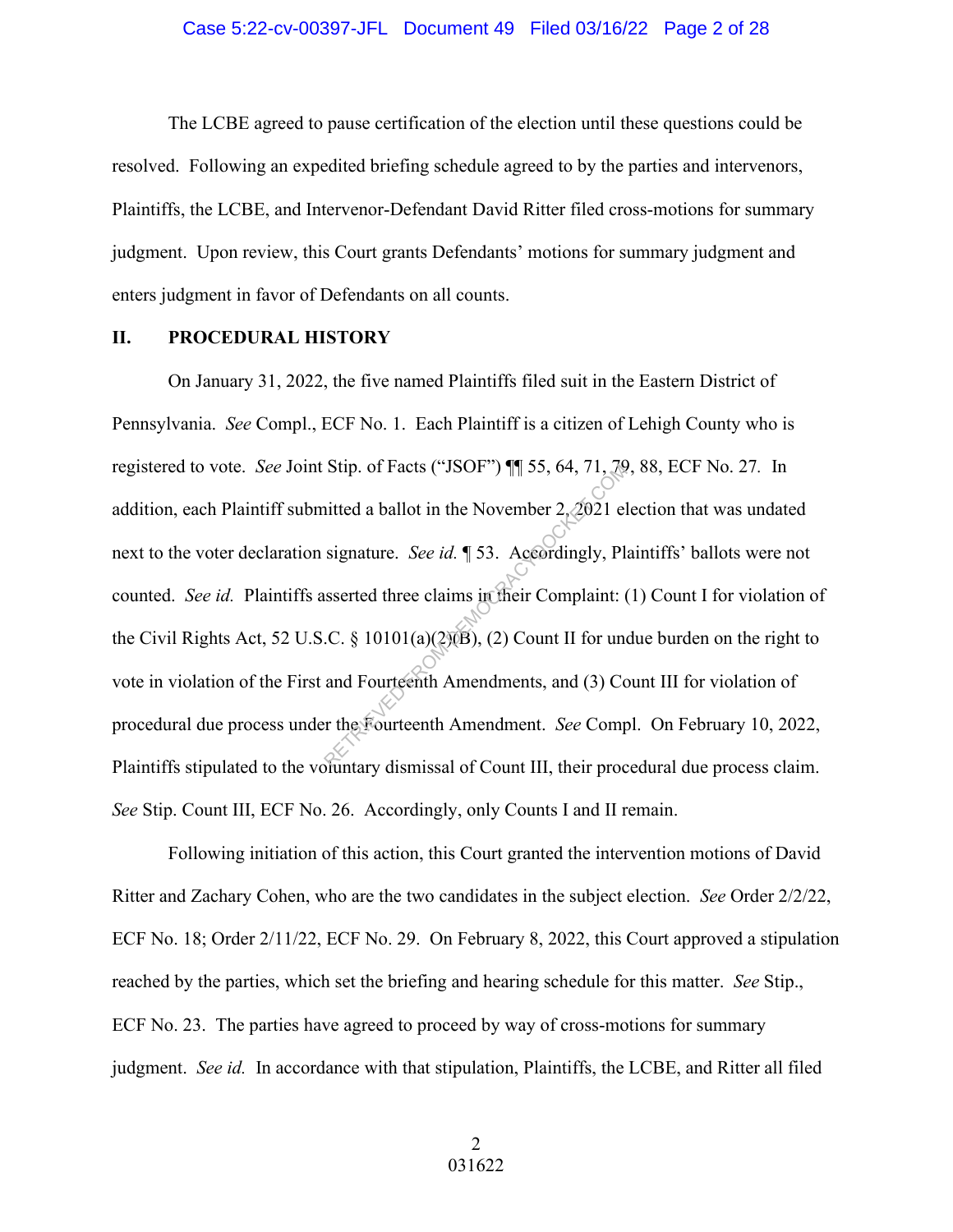# Case 5:22-cv-00397-JFL Document 49 Filed 03/16/22 Page 3 of 28

cross-motions for summary judgment on February 11, 2022. *See* Pl. MSJ, ECF No. 33; LCBE MSJ, ECF No. 32; Ritter MSJ, ECF No. 34. Thereafter Plaintiffs, Ritter, and Cohen filed responses to the various motions. *See* Pl. Resp, ECF No. 44; Ritter Resp., ECF No. 43; Cohen Resp., ECF No. 45. Ritter and Plaintiffs also filed replies in support of their respective motions. See Ritter Reply, ECF No. 47; Pls. Reply, ECF No. 48.

 In addition to the motions and responses, this Court granted leave for the filing of two amici briefs. The first amicus brief was filed by leaders within the Pennsylvania Legislature.<sup>2</sup> *See* Legis. Amicus, ECF No. 37. The second was filed by the Commonwealth of Pennsylvania. *See* Commw. Amicus, ECF No. 40.

 On February 24, 2022, all parties, intervenors, and amici indicated to the Court that they wished to rely solely on their briefs and waived oral argument. Accordingly, the oral argument originally scheduled for March 2, 2022 was cancelled. Retail and the set of the set of the set of the set of the set of the set of the set of the set of the set of the set of the set of the set of the set of the set of the set of the set of the set of the set of the set of th

# **III. UNDISPUTED MATERIAL FACTS**

Pursuant to the expedited briefing schedule, ECF No. 24, the parties filed a Joint Stipulation of Facts. *See* JSOF. The relevant undisputed facts are drawn therefrom.

# **A. The 2020 Election Cycle**

 Pennsylvania law provides for the provision of absentee ballots to qualifying voters as well as mail-in ballots to any registered voter who requests one. *See id.* ¶ 1. To acquire either an absentee or mail-in ballot, the voter must fill out an application that requires them to provide their name, address of registration, and proof of identification. *See id.* ¶ 2. Once this

<sup>2</sup> The amicus brief was filed by the Speaker of the Pennsylvania House of Representatives, Bryan Cutler, the Majority Leader of the Pennsylvania House of Representatives, Kerry Benninghoff, the President Pro Tempore of the Pennsylvania Senate, Jake Corman, and the Majority Leader of the Pennsylvania Senate, Kim Ward.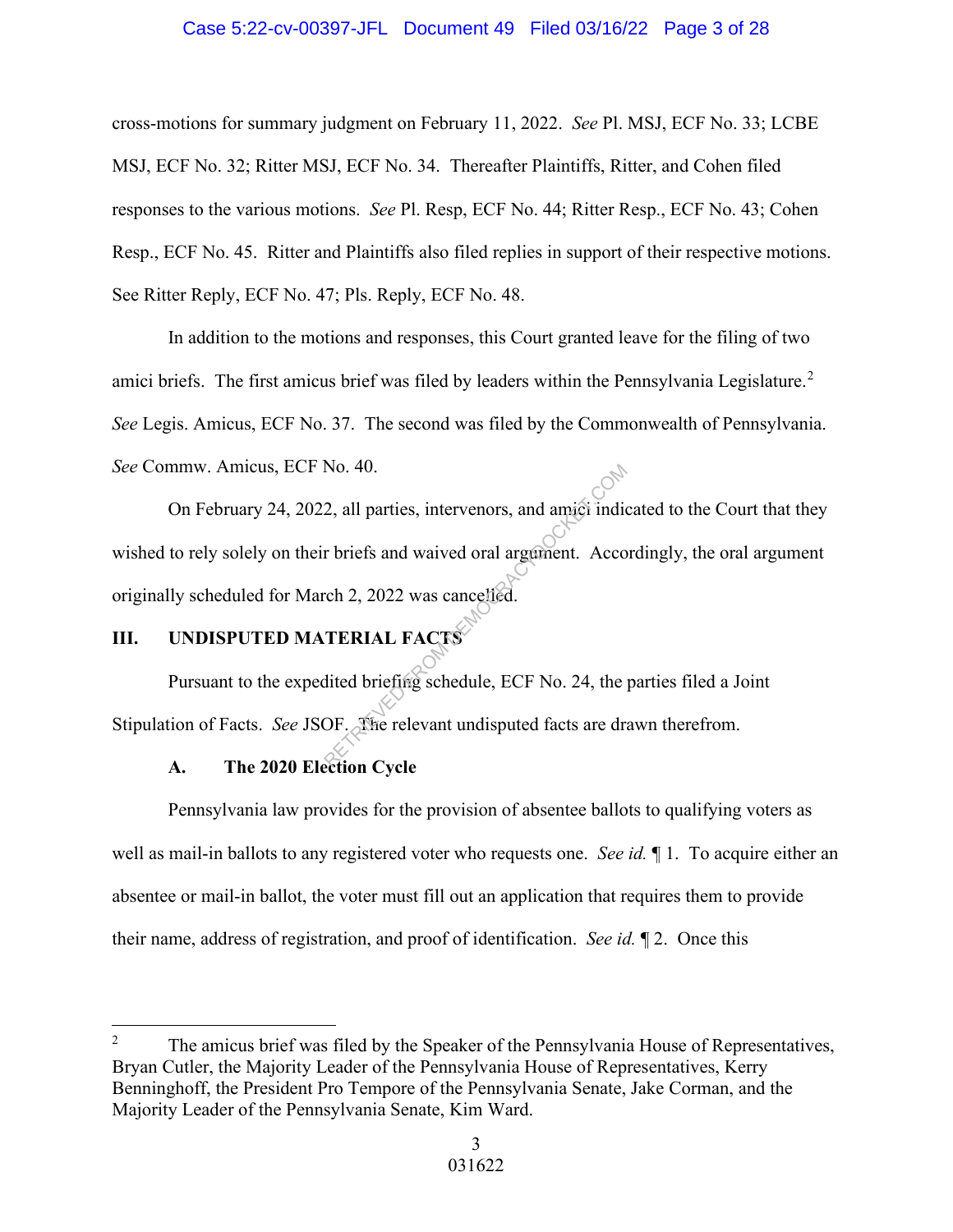# Case 5:22-cv-00397-JFL Document 49 Filed 03/16/22 Page 4 of 28

information is verified, the voter receives a ballot package that contains a ballot, a "secrecy envelope," a return envelope—which contains the voter declaration required by Pennsylvania law—and instructions for completing the absentee or mail-in ballot. *See id.* ¶ 3.

After marking his or her ballot and placing it in the secrecy envelope, the voter is to then place the secrecy envelope into the return envelope. *See id.* ¶ 4. Title 25 P.S. §§ 3146.6(a), 3150.16(a) require that the voter "fill out, date and sign the declaration," otherwise known as the "voter declaration," printed on the return envelope. *See id.* ¶ 6. During the 2020 election cycle, this provision was the subject of several legal challenges. *See id.* ¶ 7. Following a split decision from the Pennsylvania Supreme Court, undated ballots from the 2020 election cycle were counted. *See id.* ¶ 7. After this decision, the LCBE made design changes to the outer envelope for absentee and mail-in ballots in anticipation of the 2021 election cycle. *See id.* ¶ 8. This redesign was approved by the Secretary of the Commonwealth. *See id.* ¶ 9. Example 2021 this decision, the LCBE made design channels are this decision, the LCBE made design channels of the 2021 election control and Secretary of the Commonwealth. See a high County Election (1, Lehigh County held

# **B. The 2021 Lehigh County Election**

On November 2, 2021, Lehigh County held an election to fill vacancies for office of Judge of the Court of Common Pleas of Lehigh County. *See id.* ¶¶ 16–17. Six candidates vied for three available judgeships. *See id.* ¶ 17. Candidates Judge Thomas Caffrey and Judge Thomas Capehart garnered the most votes, and have already been sworn into office. *See id.* ¶¶ 19–20. As of November 15, 2021, candidate David Ritter received the third most votes in the election, and therefore was the presumptive third and final successful candidate for judge. *See id.*  $\parallel$  18. Ritter's lead over the candidate in fourth place, Zachary Cohen, currently stands at seventy-four votes. *See id.*

 During the counting of the ballots, any mail-in or absentee ballots that lacked a handwritten date next to the voter declaration signature were set aside. *See id.* ¶ 22. In total, 257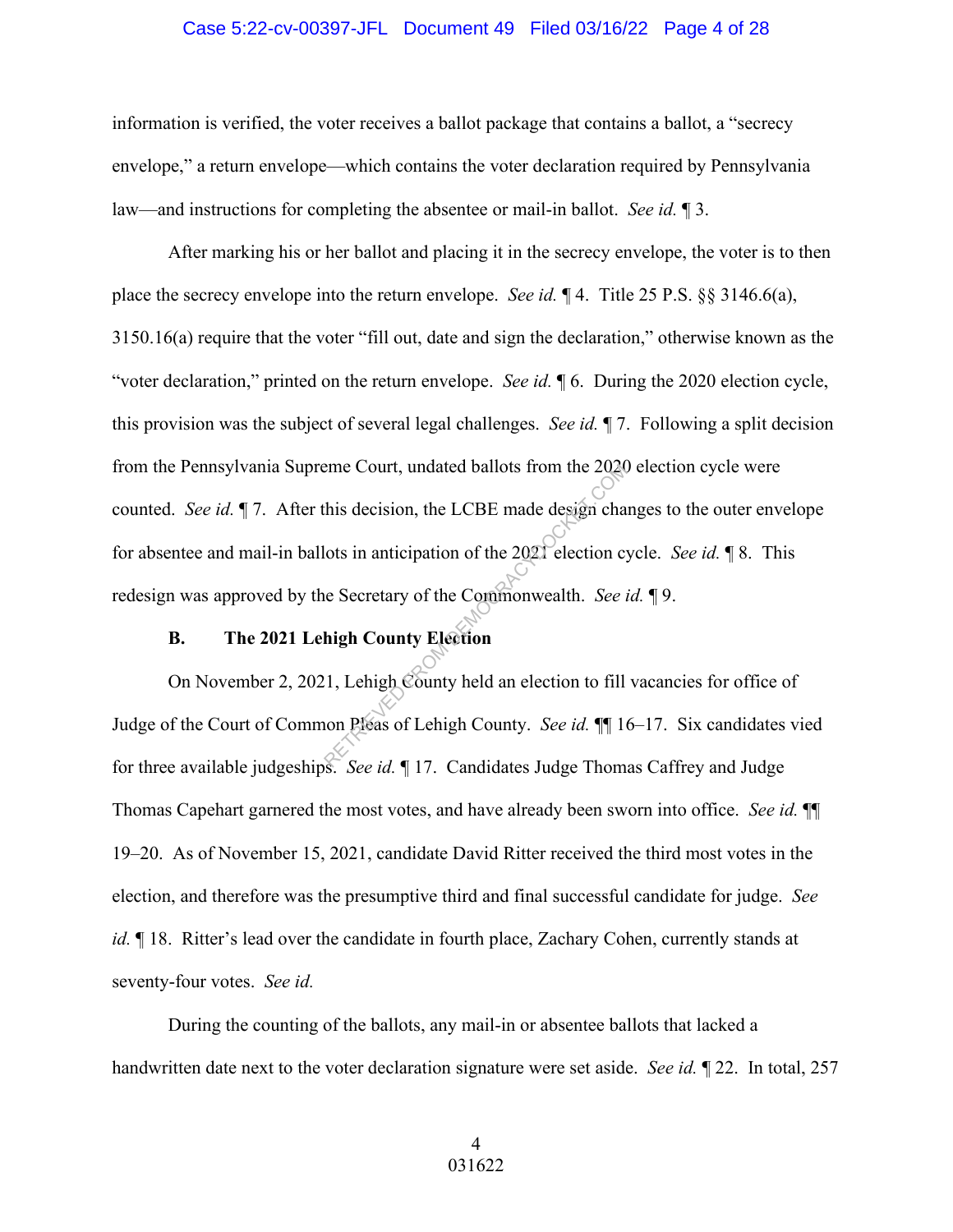#### Case 5:22-cv-00397-JFL Document 49 Filed 03/16/22 Page 5 of 28

of the approximately 22,000 mail-in and absentee ballots were set aside as undated. *See id.* ¶¶ 21, 23. An additional four ballots were received with the date in the wrong location on the outer envelope; these ballots were also set aside. *See id.* Both the undated and misdated ballots are referred to, collectively, as the disputed ballots. All of the disputed ballots were timely received by the LCBE. *See id.* ¶ 26.

## **C. State Court Litigation regarding the Disputed Ballots**

 On November, 15, 2021, the LCBE convened a public hearing to consider whether to count the disputed ballots. *See id.* ¶ 30. During the hearing, both Ritter and Cohen presented argument on the issue. *See id.* ¶ 33. Following argument, the LCBE voted unanimously to count the disputed ballots. *See id.* ¶ 34.

 On November 17, 2021, Ritter filed an appeal with the Lehigh County Court of Common Pleas, challenging the LCBE's decision to count the ballots. *See id.* ¶ 35. Following an evidentiary hearing and oral argument, the Court of Common Pleas affirmed the LCBE's decision to count the disputed ballots. *See id.* ¶¶ 36, 38. Ritter then appealed the trial court's decision to the Commonwealth Court of Pennsylvania. *See id.* ¶ 40. On January 3, 2022, the Commonwealth Court issued its opinion and order, ultimately concluding that the undated ballots should not be counted. *See id.* ¶ 44. On January 27, 2022, the trial court entered an order, directing the LCBE to count the four misdated ballots but not to count the 257 undated ballots. *See id.* ¶ 48. *d.*  $\parallel$  33. Following argument, the LCBE<br>  $\parallel$  34.<br>
21, Ritter filed an appeal with the Lehights's decision to count the ballots. *See id.*<br>
argument, the Court of Common Pleas and ballots. *See id.*  $\parallel$  36, 38. Ritter

 On January 31, 2022, Plaintiffs filed the within lawsuit in the Eastern District of Pennsylvania. *See* Compl.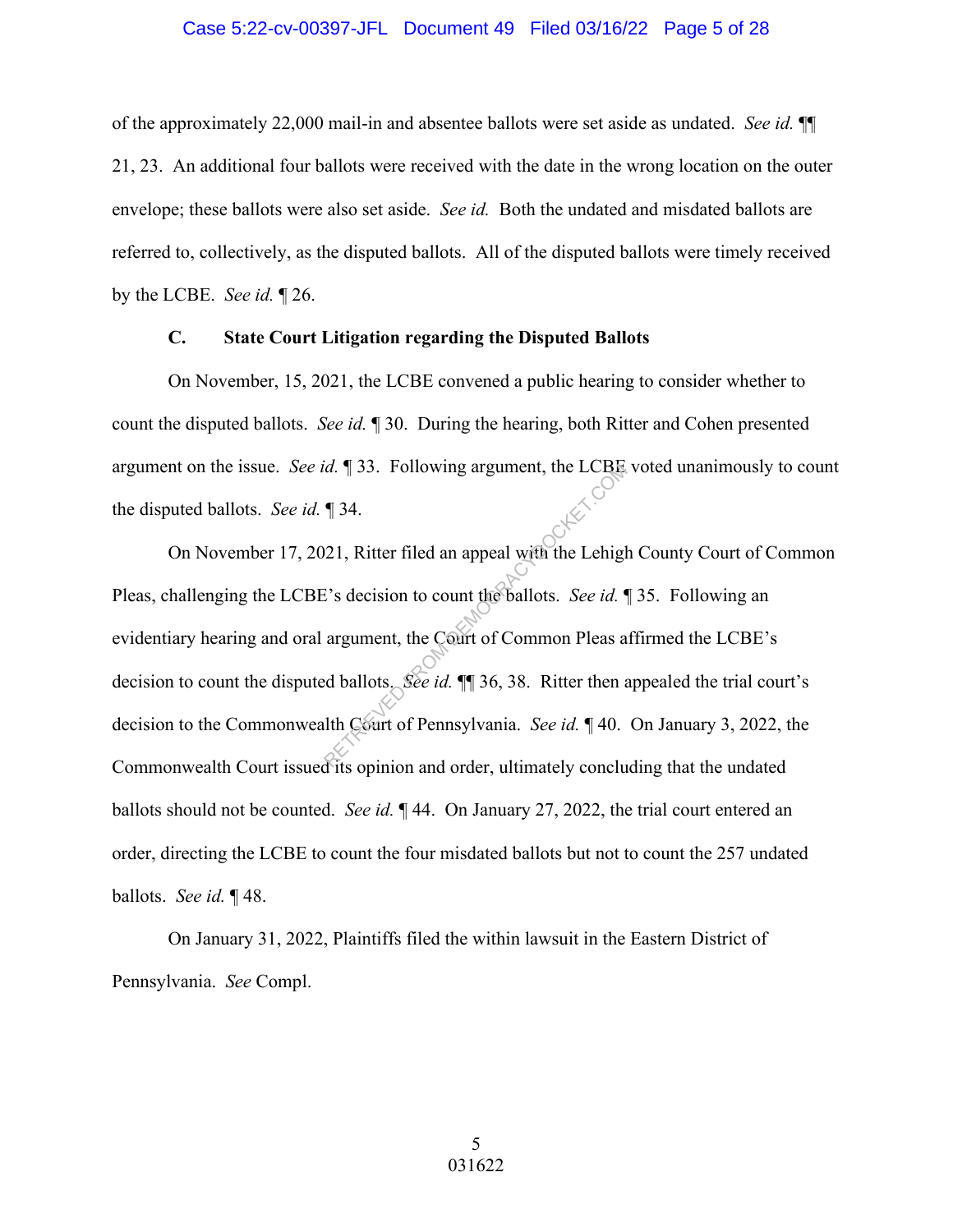#### **IV. LEGAL STANDARDS**

## **A. Motion for Summary Judgment – Review of Applicable Law**

Summary judgment is appropriate "if the movant shows that there is no genuine dispute as to any material fact and the movant is entitled to judgment as a matter of law." Fed. R. Civ. P. 56(a). A disputed fact is "material" if proof of its existence or nonexistence might affect the outcome of the case under applicable substantive law. *Anderson v. Liberty Lobby, Inc.*, 477 U.S. 242, 248 (1986). An issue of material fact is "genuine" if the evidence is such that a reasonable jury could return a verdict for the nonmoving party. *Id.* at 257.

The party moving for summary judgment bears the burden of showing the absence of a genuine issue as to any material fact. *Celotex Corp. v. Catrett*, 477 U.S. 317, 323 (1986). Once such a showing has been made, the non-moving party must go beyond the pleadings with affidavits, depositions, answers to interrogatories or the like in order to demonstrate specific material facts which give rise to a genuine issue. Fed. R. Civ. P. 56(c); *Celotex*, 477 U.S. at 324; *Matsushita Elec. Indus. Co. v. Zenith Radio Corp.*, 475 U.S. 574, 586 (1986) (stating that the non-moving party "must do more than simply show that there is some metaphysical doubt as to the material facts"). The party opposing the motion must produce evidence to show the existence of every element essential to its case, which it bears the burden of proving at trial, because "a complete failure of proof concerning an essential element of the nonmoving party's case necessarily renders all other facts immaterial." *Celotex*, 477 U.S. at 323. The court must consider the evidence in the light most favorable to the non-moving party. *Scott v. Harris*, 550 U.S. 372, 378 (2007). r summary judgment bears the burden of<br>rial fact. *Celotex Corp.* v. *Carrett*, 477 U<br>de, the non-moving party must go beyon<br>rers to interrogatories or the like in order<br>e to a genuine issue. Fed. R. Civ. P. 56(contract or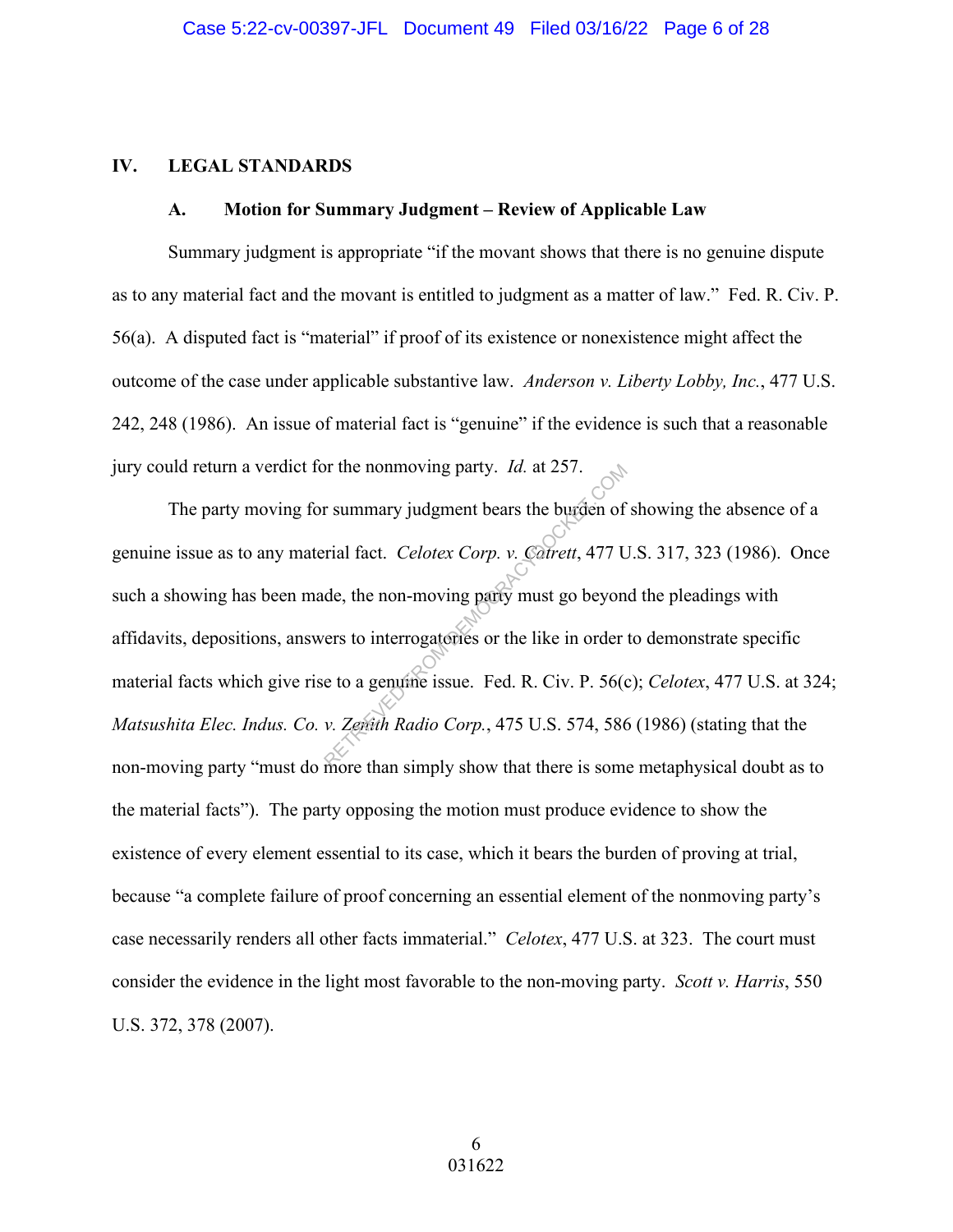## **B. The Defense of Laches – Review of Applicable Law**

"Laches is an equitable defense which can limit or bar certain claims." *Fenton v. Balick*, 821 F. Supp. 2d 755, 761 (E.D. Pa. 2011) (citing *Holmes v. Pension Plan of Bethlehem Steel Corp.*, 213 F.3d 124, 134 (3d Cir.2000)). "Declaratory judgments are equitable in nature and thus the doctrine of laches applies." *Id.* (citing *Building Ind. Ass'n of Lancaster Cnty. v. Manheim Twp.*, 710 A.2d 141, 146–47 (Pa. Commw. Ct. 1998)). "Under Pennsylvania law, the doctrine of laches has two elements: (1) inexcusable delay; and (2) prejudice." *Id.* (quoting *Holmes*, 215 F.3d at 134). "Laches arises when a defendant's position or rights are so prejudiced by length of time and inexcusable delay, plus attendant facts and circumstances, that it would be an injustice to permit presently the assertion of a claim against him." *Id.* (quoting *Jacobs v. Halloran*, 710 A.2d 1098, 1102 (Pa. 1998)). Laches arises when a detendant's position<br>
sable delay, plus attendant facts and circ<br>
tly the assertion of a claim against him."<br>
102 (Pa. 1998)).<br> **SPECIES:**<br> **RETRIEVED FROM DEMOCRACY SECTIONS**<br>
which some courts and co

# **C. Claim Preclusion (Res Judicata) – Review of Applicable Law**

"Claim preclusion—which some courts and commentators also call res judicata—protects defendants from the risk of repetitious suits involving the same cause of action once a court of competent jurisdiction has entered a final judgment on the merits." *Beasley v. Howard*, 14 F.4th 226, 231 (3d Cir. 2021) (quoting *United States v. Tohono O'Odham Nation*, 563 U.S. 307, 315 (2011)). The doctrine prevents parties "from raising issues that could have been raised and decided in a prior action—even if they were not actually litigated." *See id.* (quoting *Lucky Brand Dungarees, Inc. v. Marcel Fashions Grp., Inc.*, ––– U.S. ––––, 140 S. Ct. 1589, 1594 (2020)).

Where a defendant seeks to invoke claim preclusion based on a matter litigated in Pennsylvania state court, this Court "must give the same preclusive effect to the [state court] judgment . . . that the courts in Pennsylvania, the state in which the judgment was entered, would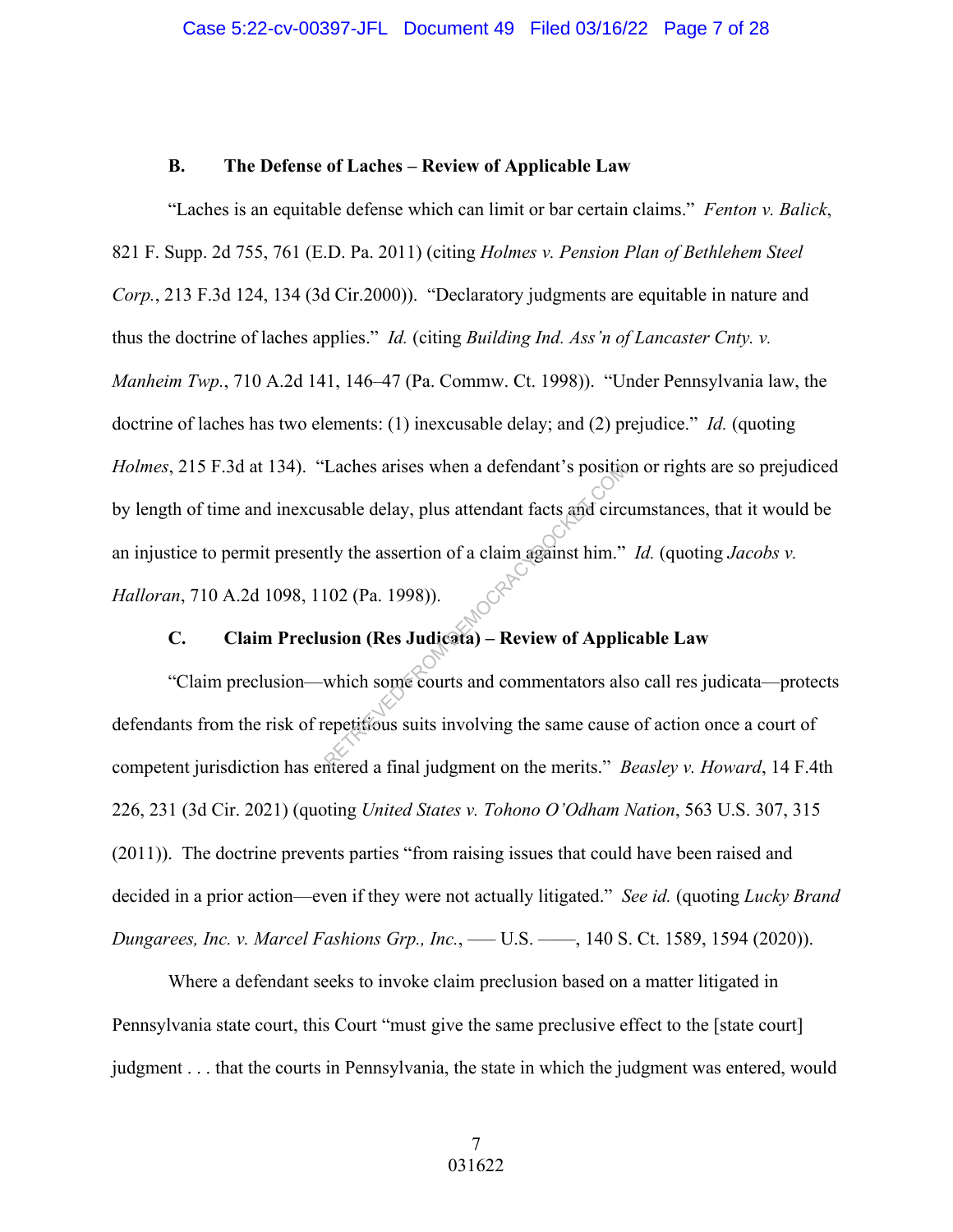#### Case 5:22-cv-00397-JFL Document 49 Filed 03/16/22 Page 8 of 28

give." *See Rosemont Taxicab Co. v. Phila. Parking Auth.*, 327 F. Supp. 3d 803, 815 (E.D. Pa. 2018) (quoting *Turner v. Crawford Square Apartments III, L.P.*, 449 F.3d 542, 548 (3d Cir. 2006)). Under Pennsylvania law, a defendant may invoke claim preclusion only where the prior

action and current matter share four "identities":

- (1) "the things sued upon or for;"
- (2) "the cause of action;"
- (3) "the persons and parties to the action;" and
- (4) "the capacity of the parties to sue or be sued."

*See id.* (quoting *Turner*, 449 F.3d at 548).

 "Although Pennsylvania requires an 'identity of persons and parties' for claim preclusion to apply, that concept includes a party's privies." *Toll Bros., Inc. v. Century Sur. Co.*, 318 F. App'x 107, 110 (3d Cir. 2009) (quoting *Turner*, 449 F.3d at 548 n.11). Privity is defined as "mutual or successive relationships to the same right of property, or such an identification of interest of one person with another so as to represent the same legal right." *See id.* (quoting *Ammon v. McCloskey*, 655 A.2d 549, 554 (Pa. Super. Ct. 1995)). Accordingly, "privity is not established by the mere fact that persons may be interested in the same question or in proving the same facts." *Bergdoll v. Pennsylvania*, 858 A.2d 185, 197 n.4 (Pa. Commw. Ct. 2004) (quoting *Day v. Volkswagenwerk Aktiengesellschaft*, 464 A.2d 1313, 1317 (Pa. Super. Ct. 1983)). F.3d at 548).<br>
ania requires an 'identity of persons and<br>
es a party's privies." *Toll Bros., Inc. v.* (<br>
9) (quoting *Turner*, 449 F.3d at 548 n.11<br>
onships to the same right of property, or s<br>
nother so as to represent

# **D. Civil Rights Act (52 U.S.C. § 10101) – Review of Applicable Law**

The Civil Rights Act of 1964 was enacted, in part, to "enforce the constitutional right to vote." *See* Pub. L. 88-352. Formerly codified in 42 U.S.C. § 1971, the provisions of the Act aimed at securing the right to vote are currently codified in 52 U.S.C. § 10101. *See* 52 U.S.C. § 10101 (formerly 42 U.S.C. § 1971). The opening provision thereof provides that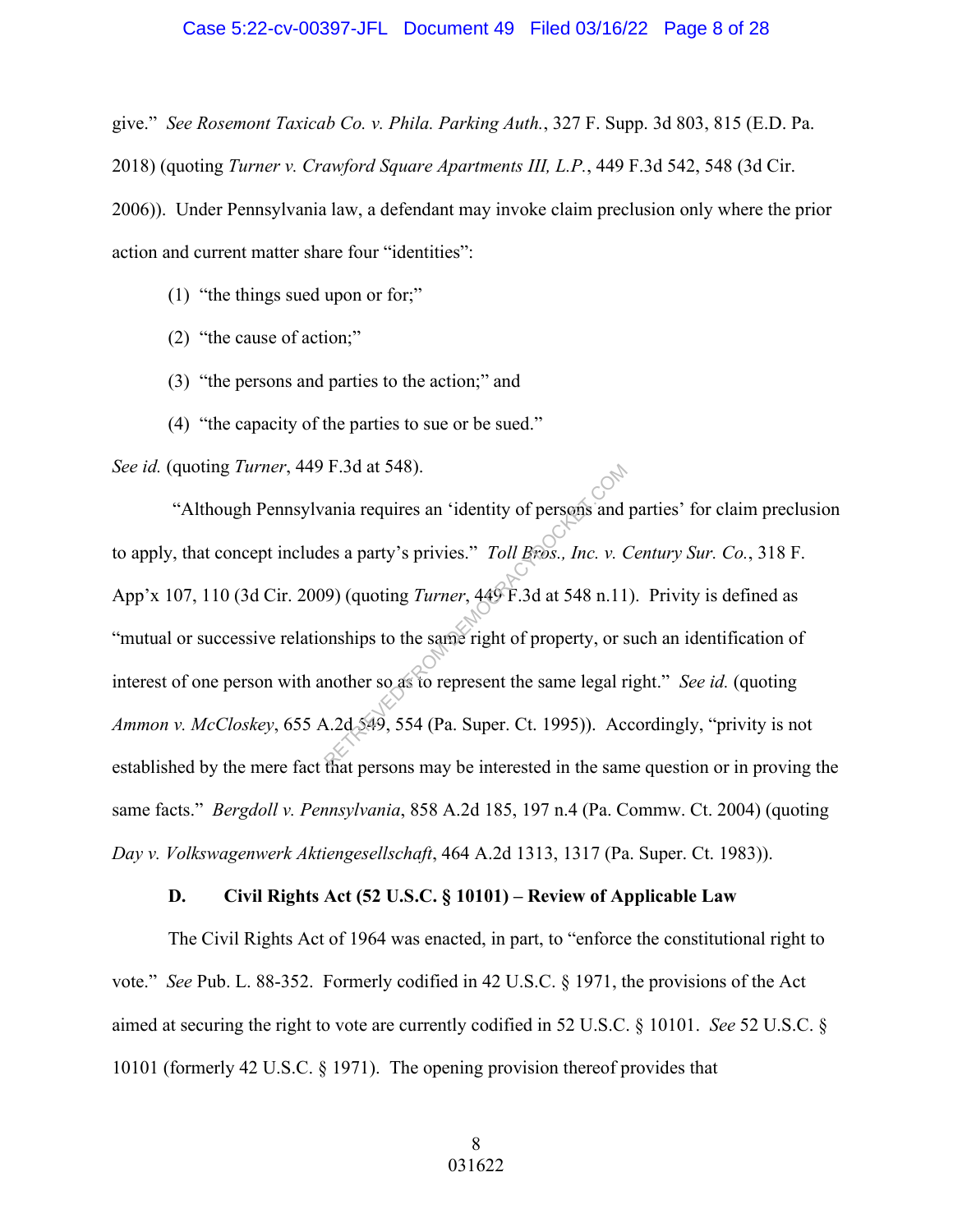## Case 5:22-cv-00397-JFL Document 49 Filed 03/16/22 Page 9 of 28

[a]ll citizens of the United States who are otherwise qualified by law to vote at any election by the people in any State, Territory, district, county, city, parish, township, school district, municipality, or other territorial subdivision, shall be entitled and allowed to vote at all such elections, without distinction of race, color, or previous condition of servitude; any constitution, law, custom, usage, or regulation of any State or Territory, or by or under its authority, to the contrary notwithstanding. *See id.* § 10101(a)(1)

In pursuit of that purpose,  $\S 10101(a)(2)$  prohibits three categories of activity related to voting and voting qualification. *See id.* § 10101(a)(2). First, § 10101(a)(2)(A) prohibits the application of "any standard, practice, or procedure different from the standards, practices, or procedures applied under such law or laws to other individuals within the same county, parish, or similar political subdivision who have been found by State officials to be qualified to vote." *See id.* § 10101(a)(2)(A). Second, § 10101(a)(2)(B), otherwise known as the "materiality provision," prohibits denial of "the right of any individual to vote in any election because of an error or omission on any record or paper relating to any application, registration, or other act requisite to voting, if such error or omission is not material in determining whether such individual is qualified under State law to vote in such election." *See id.* § 10101(a)(2)(B). Finally, § 10101(a)(2)(C) places restrictions on the use of literacy tests as a means of determining voter qualification. *See id.* §  $10101(a)(2)(C)$ . who have been found by State officials to<br>d, § 10101(a)(2)(B), otherwise known as<br>c of any individual to vote in any election<br>aper relating to any application, registration<br>sion is not material in determining wheth<br>vote i

Subsection (c) of § 10101 provides for enforcement of the law's substantive provisions through suit brought by the Attorney General. *See id.* § 10101(c). In relevant part, § 10101(c) provides that

[w]henever any person has engaged or there are reasonable grounds to believe that any person is about to engage in any act or practice which would deprive any other person of any right or privilege secured by subsection (a) or (b), the Attorney General may institute for the United States, or in the name of the United States, a civil action or other proper proceeding for preventive relief . . . . *See id.* § 10101(c).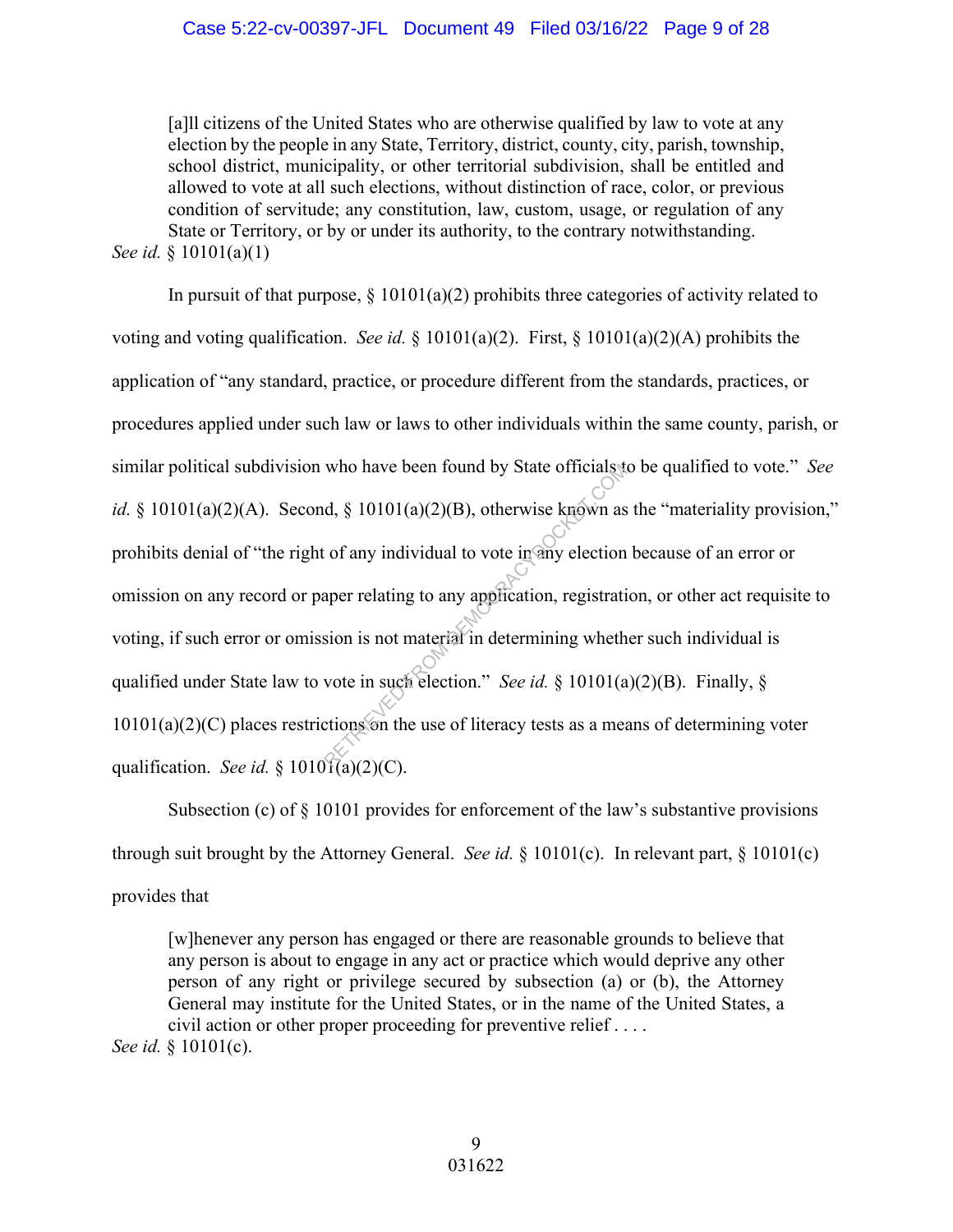# **E. Determining the Existence of Implied Private Rights of Action – Review of Applicable Law**

"A private right of action is the right of an individual to bring suit to remedy or prevent an injury that results from another party's actual or threatened violation of a legal requirement." *Wisniewski v. Rodale, Inc.*, 510 F.3d 294, 296 (3d Cir. 2007). "Many federal statutes provide a private right of action through their express terms." *Id.* at 297. "Other federal statutes, however, merely define rights and duties, and are silent about whether an individual may bring suit to enforce them." *Id.* "For some statutes in this latter category, courts have held that 'implied' private rights of action exist." *Id.*

Prior to the Supreme Court's decision in *Cort v. Ash*, 522 U.S. 66 (1975), the judicial approach to finding implied rights of actions was "less restrictive." *See id.* at 298 (citing *J.I. Case Co. v. Borak*, 377 U.S. 426 (1964)). The existence of a private right of action turned on "Congress's general purpose in enacting the statute" rather than "Congress's intent regarding a private right of action." *See id.* With the passage of *Cort*, the Supreme Court began to alter the focus of the inquiry from that of "congressional purpose" to one of "congressional intent" to create a private right of action. *See id.* (citing *Cort*, 522 U.S. 46; *Touche Ross & Co. v. Redington*, 442 U.S. 560 (1979)). Court's decision in *Cort v. Ash*, 522 U.S<br>rights of actions was "less restrictive." S<br>426 (1964)). The existence of a private<br>in enacting the statute" rather than "Cor<br>id. With the passage of *Cort*, the Suprer<br>at of "Se

In 2001, the Supreme Court revisited this issue in *Alexander v. Sandoval*. *See* 532 U.S. 275 (2001). Therein, the Supreme Court did not consider the factors set out by *Cort*, and instead, it set forth the following test for determining whether a private right of action exists:

Like substantive federal law itself, private rights of action to enforce federal law must be created by Congress . . . . The judicial task is to interpret the statute Congress has passed to determine whether it displays an intent to create not just a private right but also a private remedy . . . . Statutory intent on this latter point is determinative . . . . Without it, a cause of action does not exist and courts may not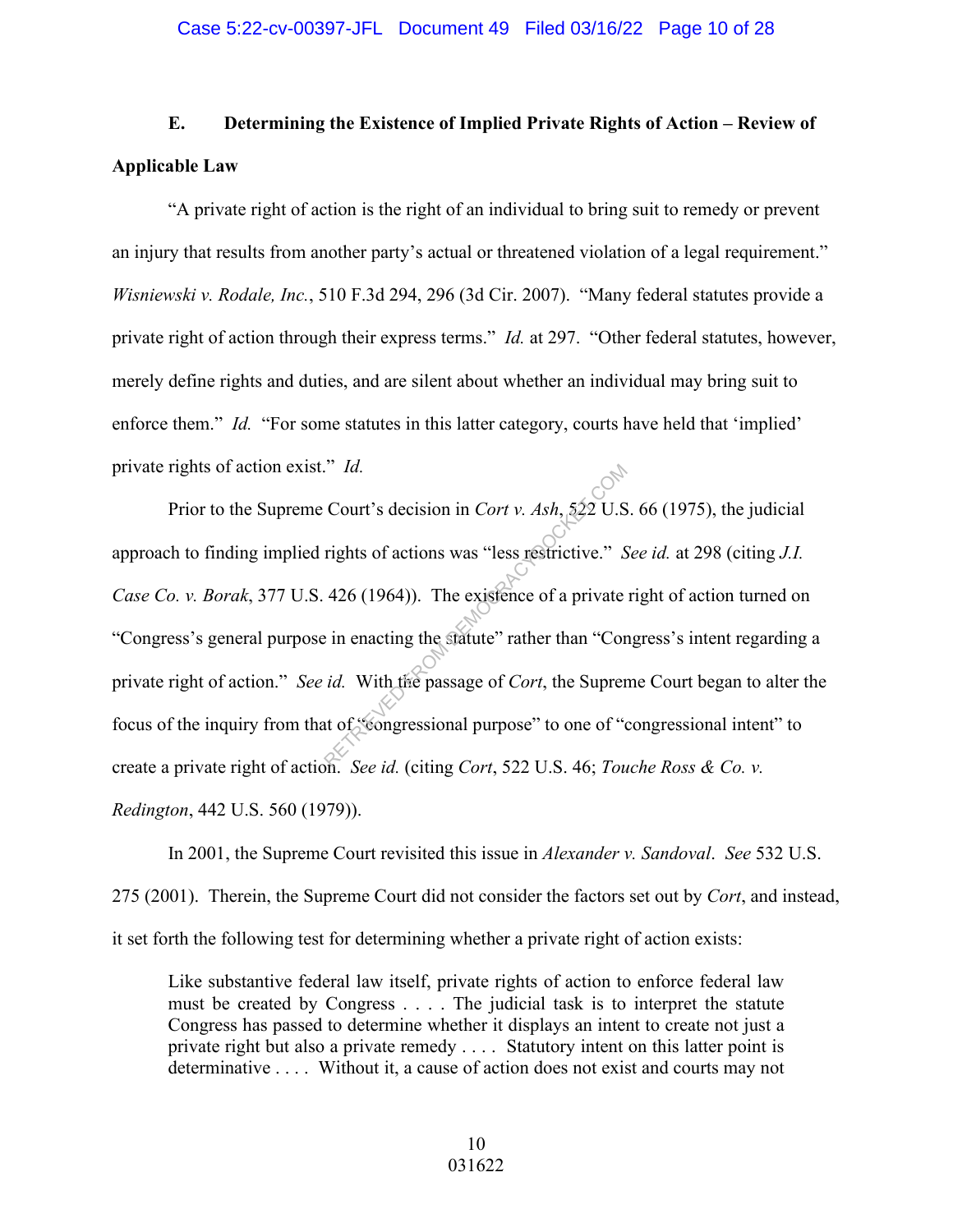# Case 5:22-cv-00397-JFL Document 49 Filed 03/16/22 Page 11 of 28

create one, no matter how desirable that might be as a policy matter, or how compatible with the statute.

*See Wisniewski*, 510 F.3d at 299–300 (alterations in original) (quoting *Sandoval*, 532 U.S. at 286–87).

Accordingly, whether a private right of action exists under a given statute depends on the intent of Congress. *See Sandoval*, 532 U.S. 275, 286–87 (2001). A reviewing court must determine whether Congress intended to create a personal right *and* a private remedy for vindication of that right. *See Wisniewski*, 510 F.3d at 301. While *Sandoval* began and ended its analysis based on the "text and structure" of the statute, the Third Circuit has determined that *Sandoval* left open the possibility that legislative history and other considerations relevant to congressional intent can inform the analysis. *See id.* at 301 n.16 ("Although we have acknowledged that Justice Scalia, the author of the *Sandoval* majority opinion, disapproves of the use of legislative history . . . nothing in *Sandoval* expressly condemns its use."). bility that legislative history and other commonly that legislative history and other commonly of the Sandoval majority ... nothing in Sandoval expressly conder the Right of Vote under the First Applicable Caw st fundamen

# **F. Undue Burdens on the Right to Vote under the First and Fourteenth Amendments – Review of Applicable Law**

"Voting is of the most fundamental significance under our constitutional structure." *Burdick v. Takushi*, 504 U.S. 428, 433 (1992) (quoting *Illinois Bd. of Elections v. Socialist Workers Party*, 440 U.S. 173, 184 (1979)). "It does not follow, however, that the right to vote in any manner and the right to associate for political purposes through the ballot are absolute." *Id.* (citing *Munro v. Socialist Workers Party*, 479 U.S. 189, 193 (1986)). "States may prescribe '[t]he Times, Places and Manner of holding Elections for Senators and Representatives . . . .'" *Id.* (quoting U.S. CONST. art I.,  $\S$  4, cl. 1).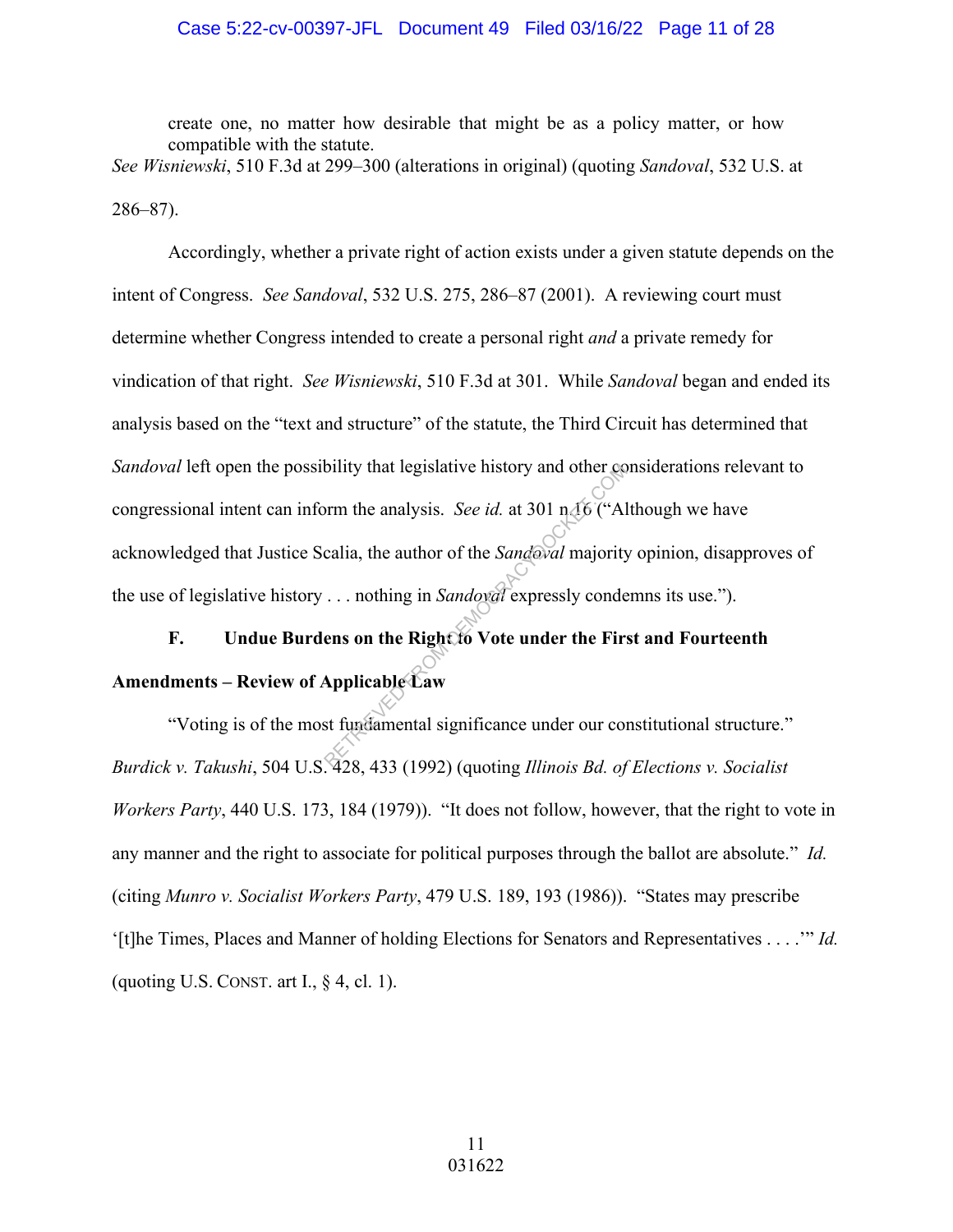"Election laws will invariably impose some burden upon individual voters." *Id.*

Accordingly, in determining the appropriate level of scrutiny to be applied to laws that burden

the right to vote,

[a] court considering a challenge to a state election law must weigh "the character and magnitude of the asserted injury to the rights protected by the First and Fourteenth Amendments that the plaintiff seeks to vindicate" against "the precise interests put forward by the State as justifications for the burden imposed by its rule," taking into consideration "the extent to which those interests make it necessary to burden the plaintiff's rights.

*See id.* at 434 (quoting *Anderson v. Celebrezze*, 460 U.S. 780, 788 (1983)). Where the right to vote is "subjected to 'severe' restrictions, the regulation must be 'narrowly drawn to advance a state interest of compelling importance.'" *See id.* (quoting *Norman v. Reed*, 502 U.S. 298, 289 (1992)). "But when a state election law provision imposes only 'reasonable, nondiscriminatory restrictions' upon the First and Fourteenth Amendment rights of voters, 'the State's important regulatory interests are generally sufficient to justify' the restrictions." *Id.* (quoting *Anderson*, 460 U.S. at 788). D FROM DEM

# **V. ANALYSIS**

Plaintiffs present two claims for relief. First, Plaintiffs assert that the decision to not count the undated ballots is a violation of the materiality provision, 52 U.S.C. § 10101(a)(2)(B). Specifically, Plaintiffs argue that their failure to include a handwritten date on the outer envelope amounts to an immaterial omission, or, put another way, one that has no material effect on their qualification to vote. Second, Plaintiffs claim that the handwritten date requirement itself is an undue burden on the right to vote that violates the First and Fourteenth Amendments. In particular, Plaintiffs argue that the government lacks an important interest in the requirement sufficient to sustain it in light of the burden it imposes on voters.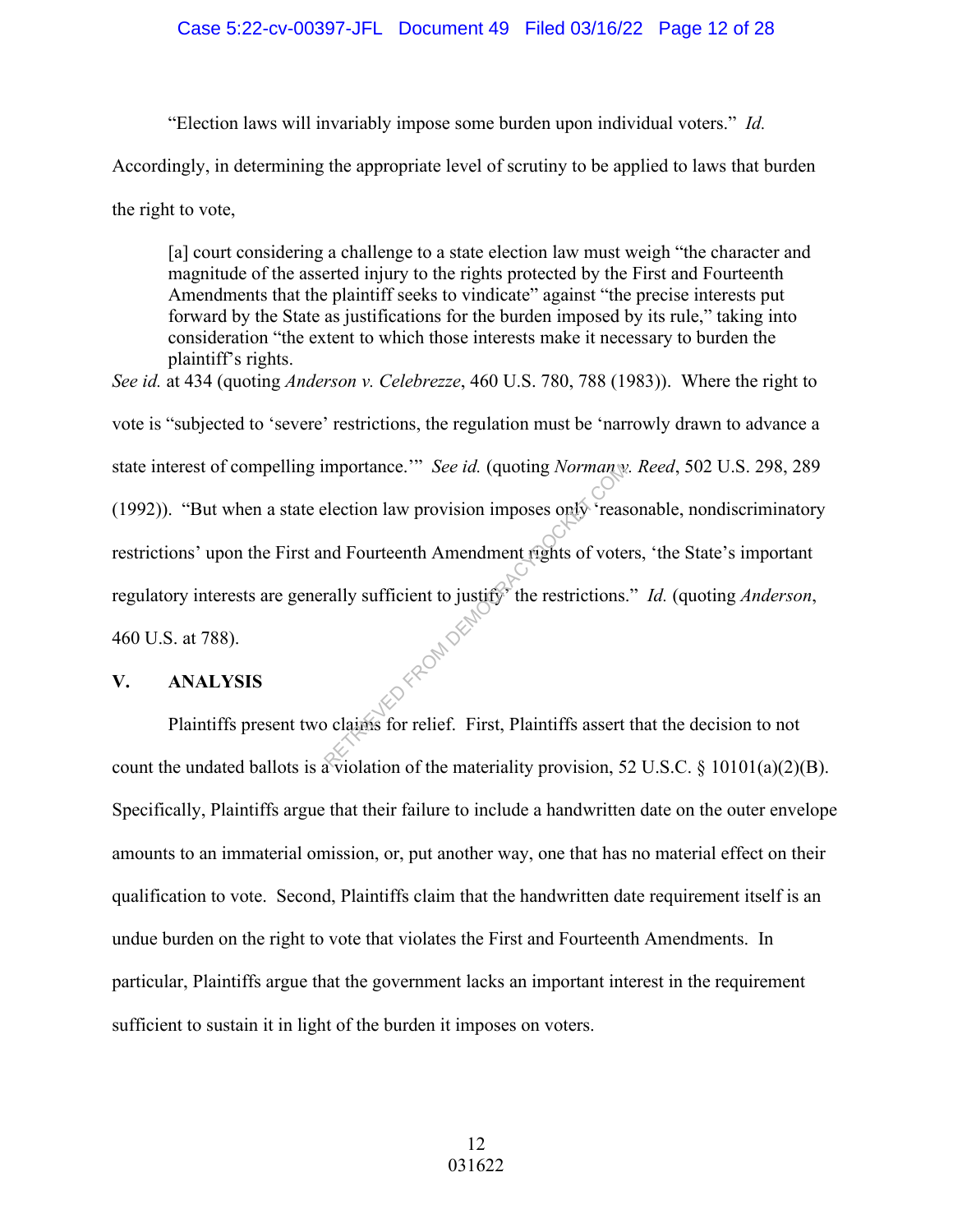# Case 5:22-cv-00397-JFL Document 49 Filed 03/16/22 Page 13 of 28

 Prior to addressing Plaintiffs' claims on the merits, Defendants assert two threshold defenses in their respective motions: (1) laches and (2) claim preclusion, or res judicata. This Court addresses those threshold defenses before turning to the merits of Plaintiffs' claims. In summary, this Court finds neither threshold defense applicable and reviews Plaintiffs' claims on the merits.

With respect to Plaintiffs' claim under  $\S 10101(a)(2)(B)$ , this Court concludes that Plaintiffs lack the capacity to bring suit under this provision. Specifically, this Court holds that § 10101 does not provide for a private right of action. With respect to Plaintiffs' First and Fourteenth Amendment claim, this Court finds that the slight burden imposed by the handwritten date requirement is justified by important governmental interests, and accordingly, it does not amount to an undue burden on the right to vote. Having reached these conclusions, the Court grants Defendants' motions for summary judgment, and enters judgment in their favor on all Counts. D FROM DEM

# **A. Threshold Defenses**

In their respective motions, Defendants lodge two threshold defenses. First, Ritter asserts that Plaintiffs' claims should be barred by the doctrine of laches. Second, both Ritter and the LCBE argue that Plaintiffs' claims should be dismissed under the doctrine of claim preclusion or res judicata. Following a review of both defenses, this Court concludes that Defendants have failed to adequately establish either. Accordingly, Defendants' motions for summary judgment on the basis of laches and claim preclusion are denied.

#### **1. The Defense of Laches**

Ritter first asserts that this Court should grant summary judgment in his favor based on the affirmative defense of laches. Specifically, Ritter argues that Plaintiffs waited an inexcusable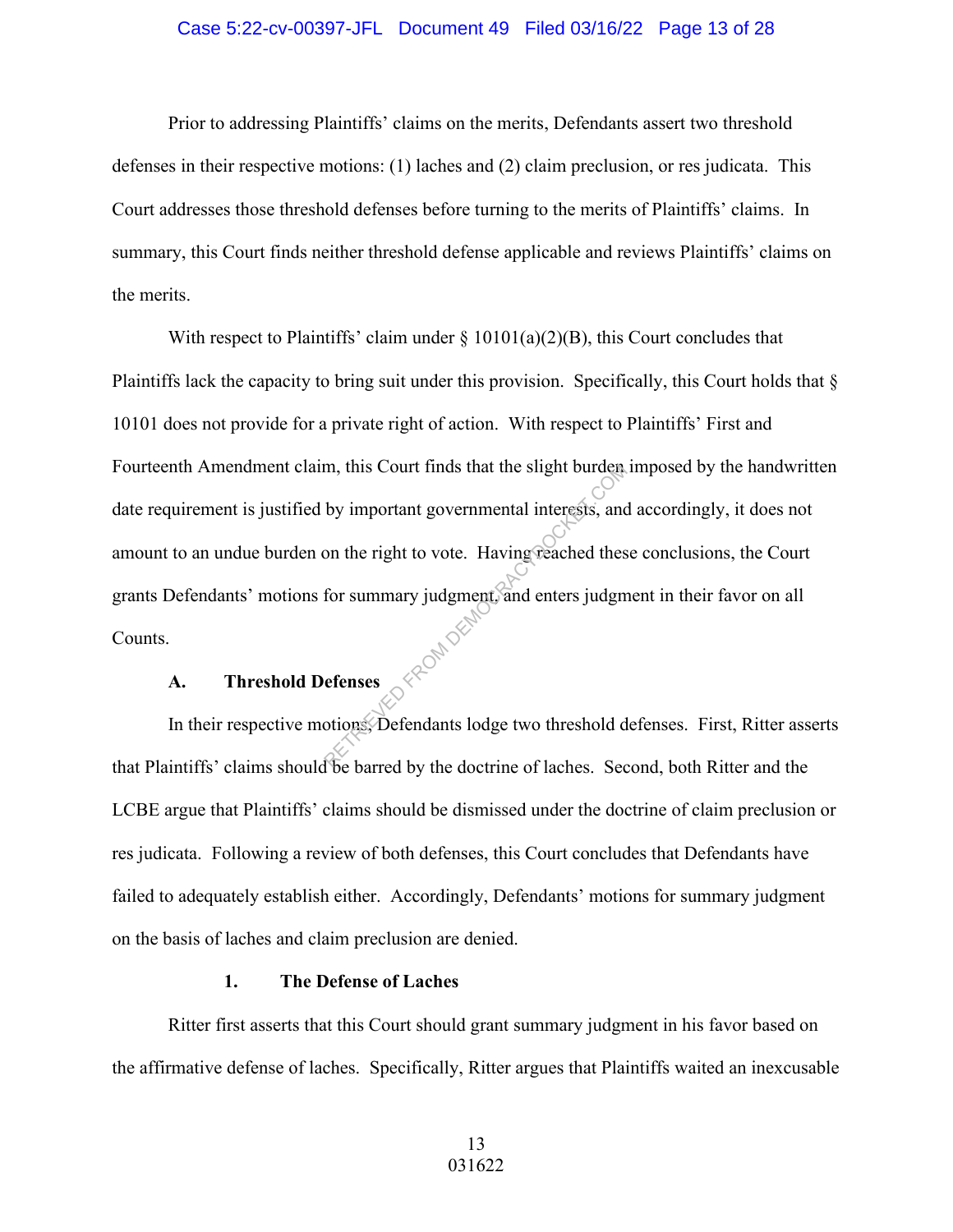#### Case 5:22-cv-00397-JFL Document 49 Filed 03/16/22 Page 14 of 28

amount of time following the end of the election to file the instant matter. To establish laches, Ritter must show (1) that the Plaintiffs engaged in inexcusable delay in the filing of this action, and (2) that Ritter suffered prejudice as a result. *See Fenton*, 821 F. Supp. 2d at 761 (quoting *Holmes*, 215 F.3d at 134).

A review of the stipulated facts in this matter compels denial of Ritter's laches defense, as he has failed to show that the Plaintiffs engaged in inexcusable delay. The disputed election was held on November 2, 2021. *See* JSOF ¶¶ 16-17. When the question arose whether to count or dispose of the undated ballots, the LCBE convened a public hearing on November 15, 2021. *See id.* ¶ 30. At that hearing, the LCBE voted to count the undated ballots. *See id.* ¶ 34. Two days after the decision was made to count the ballots, Ritter initiated an appellate process of that decision, which would last until January 27, 2022. *See id.* ¶¶ 35, 40. That appellate process culminated in the Pennsylvania Supreme Court's denial of an allowance of appeal. *See id.* ¶ 46. On January 27, 2022, on remand from the Superior Court, the Lehigh County Court of Common Pleas entered an order directing that the undated ballots not be counted. *See id.* ¶ 48. FROM the LCBE voted to count the undated by<br>
made to count the ballots, Ritter initiated<br>
mtil January 27, 2022. See id.  $\P$  35, 40.<br>
mia Supreme Court's demal of an allowar<br>
and from the Superior Court, the Lehigh<br>
ing t

 Within just four days of learning that their ballots would go uncounted, Plaintiffs filed suit in this Court. *See* Compl. On these agreed-upon facts, this Court finds that the Plaintiffs did not engage in inexcusable delay. Up and until at least January 3, 2022 ,when the Commonwealth Court issued its opinion, Plaintiffs had every reason to believe their ballots would be counted. Moreover, it was not until January 27, 2022 that the order that directed the ballots not be counted was entered. While Ritter had every right to appeal the LCBE's decision and trial court's opinion, he cannot now claim that his exercise of that right represents a delay attributable to Plaintiffs. Accordingly, that Plaintiffs filed this matter following the exhaustion of all state appellate efforts does not indicate that they engaged in inexcusable delay.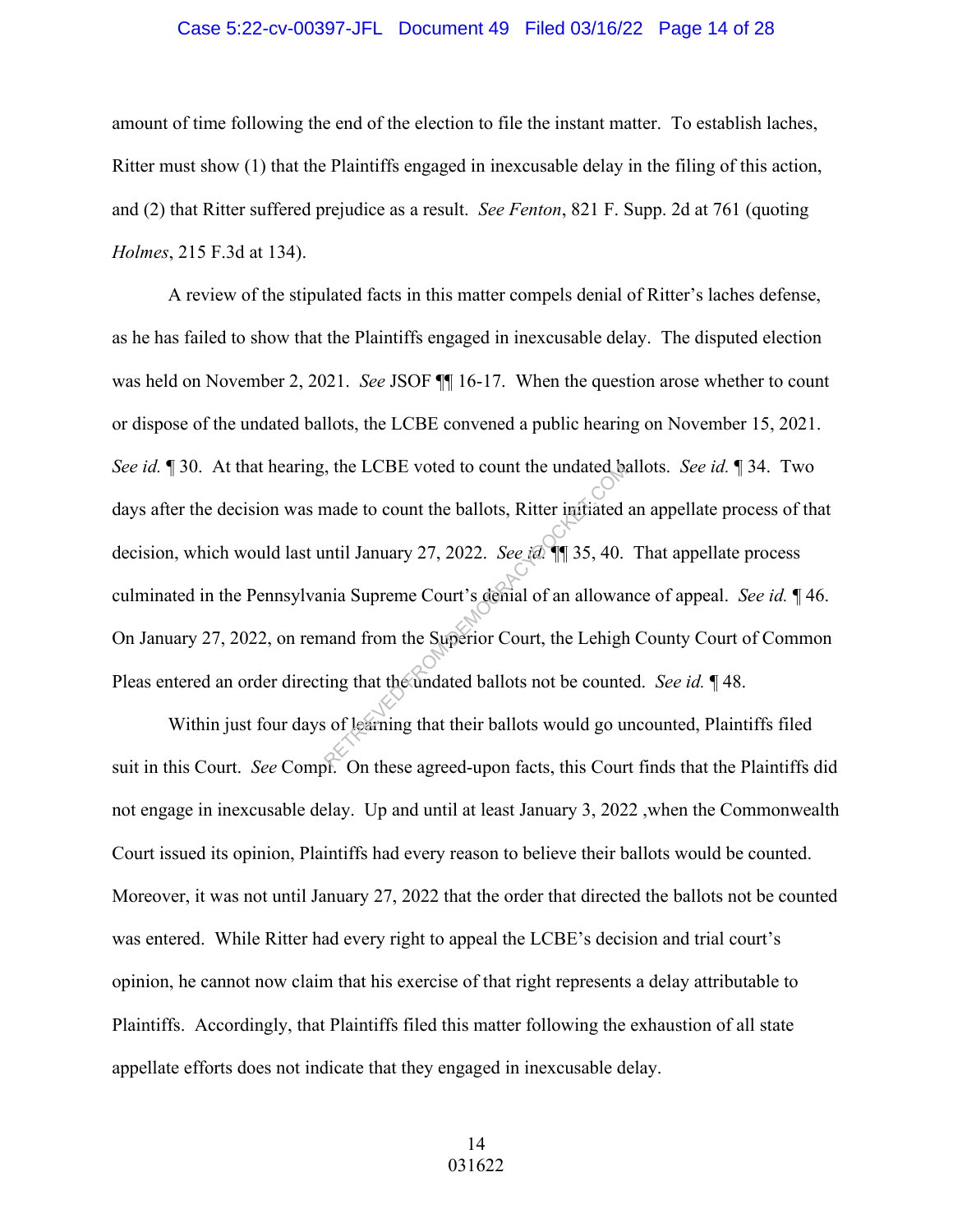Ritter has failed to establish that the Plaintiffs engaged in inexcusable delay in the filing of this matter. Therefore, Ritter's motion for summary judgment on the basis of laches is denied.

# **2. The Doctrine of Claim Preclusion**

Next, Defendants argue that Plaintiffs claims are barred by the doctrine of claim preclusion or res judicata. In order to successfully assert claim preclusion, Defendants must show an identity of (1) the thing sued for, (2) the cause of action, (3) the persons and parties to the action, and (4) the capacity of the parties to sue or be sued. *See Rosemont Taxicab Co.*, 327 F. Supp. 3d at 815 (quoting *Turner*, 499 F.3d at 548). Here, even assuming that Defendants can make out the three remaining factors, Defendants fail to establish that the Plaintiffs in this lawsuit were party to, or in privity with a party to, the state lawsuit involving the disputed ballots.

Importantly, there is no dispute that the Plaintiffs here were not party to the state lawsuit. Instead, Defendants attempt to argue that the Plaintiffs were in privity with a party to the state lawsuit. On one hand, the LCBE argues that there is a privity "between the voter and the candidate" that is "so close as to be undistinguishable." *See* LCBE MSJ 21. On the other hand, Ritter attempts to claim that the Plaintiffs are in privity with the LCBE and Cohen. *See* Ritter MSJ 24. g factors, Defendants fail to establish that<br>privity with a party to, the state lawsuit in<br>no dispute that the Plaintiffs here were no<br>to argue that the Plaintiffs were in privity.<br>CBE argues that there is a privity "betwe

Notwithstanding, this Court finds that the Plaintiffs were not in privity with any of the parties to the state lawsuit. Defendants do not argue that the Plaintiffs and the LCBE, Cohen, or Ritter have a "mutual or successive relationship to the same right of property." *See Toll Bros., Inc.*, 318 F. App'x at 110 (quoting *Ammon*, 655 A.2d at 554). Moreover, while Defendants certainly argue that Plaintiffs shared interest with Cohen in the underlying state action, they do not argue that their interests were so identical as to "represent the same legal right." *See id.*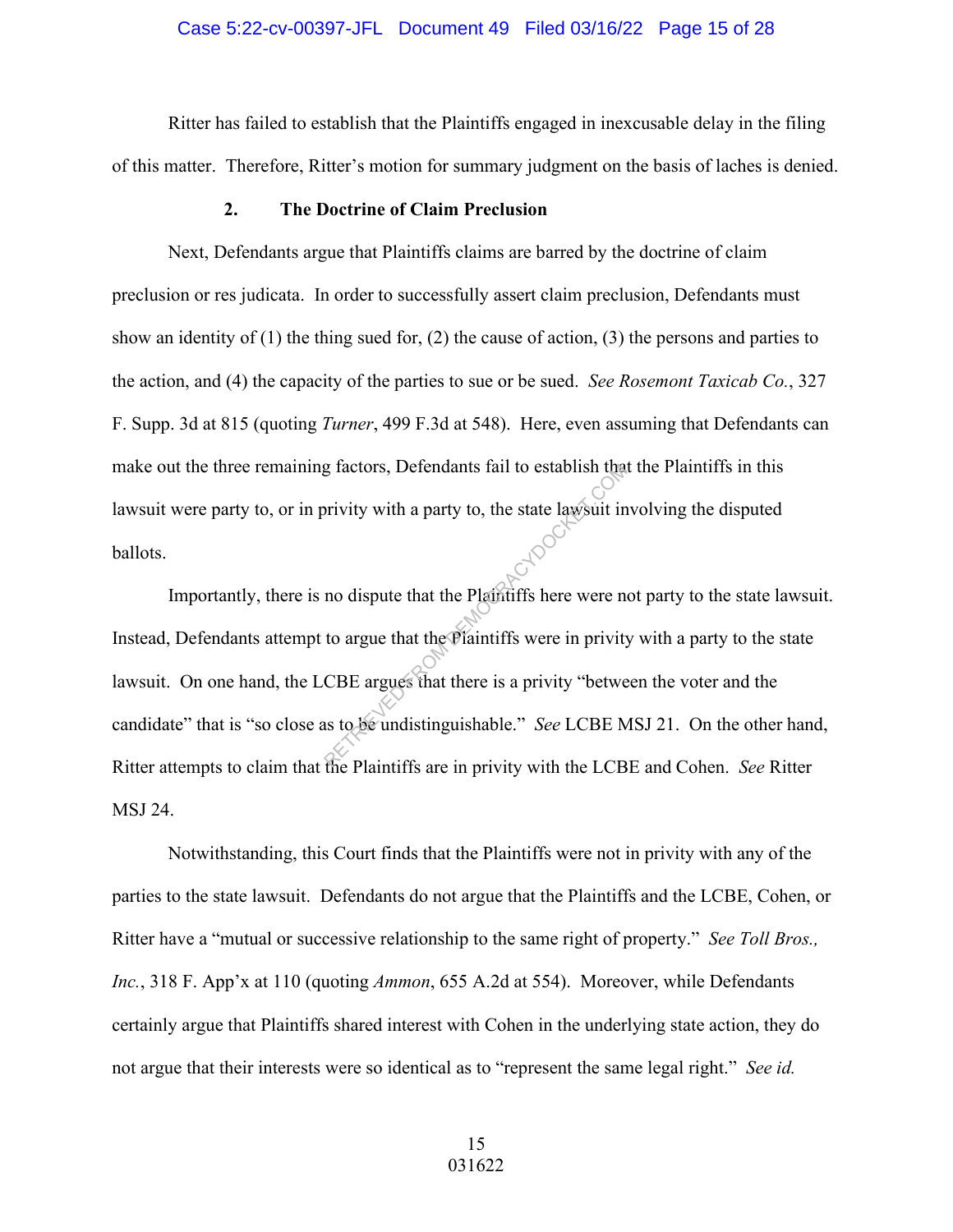## Case 5:22-cv-00397-JFL Document 49 Filed 03/16/22 Page 16 of 28

Rather, Defendants focus almost exclusively on an "adequate representation" theory of privity. *See* Ritter MSJ 24. In particular, Ritter argues that "Plaintiffs are in privity with the parties and participants in the prior court litigation and their interests were adequately represented there." *See id.* Notwithstanding, the adequate representation exception is far narrower than Ritter would have this Court read it. In *Taylor v. Sturgell*, the Supreme Court indicated that "'in certain limited circumstances,' a nonparty may be bound by a judgment because she was 'adequately represented by someone with the same interests who [wa]s a party' to the suit." *See* 553 U.S. 880, 894 (2008) (alteration in original) (citing *Richards v. Jefferson Cnty., Alabama*, 517 U.S. 793, 798 (1996)). These "certain limited circumstances" include (1) class actions and (2) suits brought by "trustees, guardians, and other fiduciaries." *See id.* (citing *Martin v. Wilks*, 490 U.S. 755, 762 n.2 (1989); *Sea-Land Servs., Inc. v. Gaudet*, 414 U.S. 573, 593 (1974)). Accordingly, this exception does not permit a finding of privity where there is a mere overlapping of the interests between one party and another. *See id.*; *see also Bergdoll*, 858 A.2d at 197 n.4. 93, 798 (1996)). These "certain limited cought by "trustees, guardians, and other 1<br>ought by "trustees, guardians, and other 1<br>f5, 762 n.2 (1989); *Sea-Land Servs., Inc.*<br>his exception does not permit a finding of<br>rests b

Neither Ritter nor the LCBE assert that the underlying state action was a class action, or that it was brought by a trustee, guarantor, or fiduciary of any of the Plaintiffs. Rather, Defendants focus solely on the similarity between the interests of the LCBE and Cohen to those of Plaintiffs here. This argument is unavailing. It is well-settled that privity is not established by a mere shared interest in an identical question or even in proving the same facts. *See id.* Even assuming that Plaintiffs' interests overlap with those of the LCBE and Cohen, Defendants fail to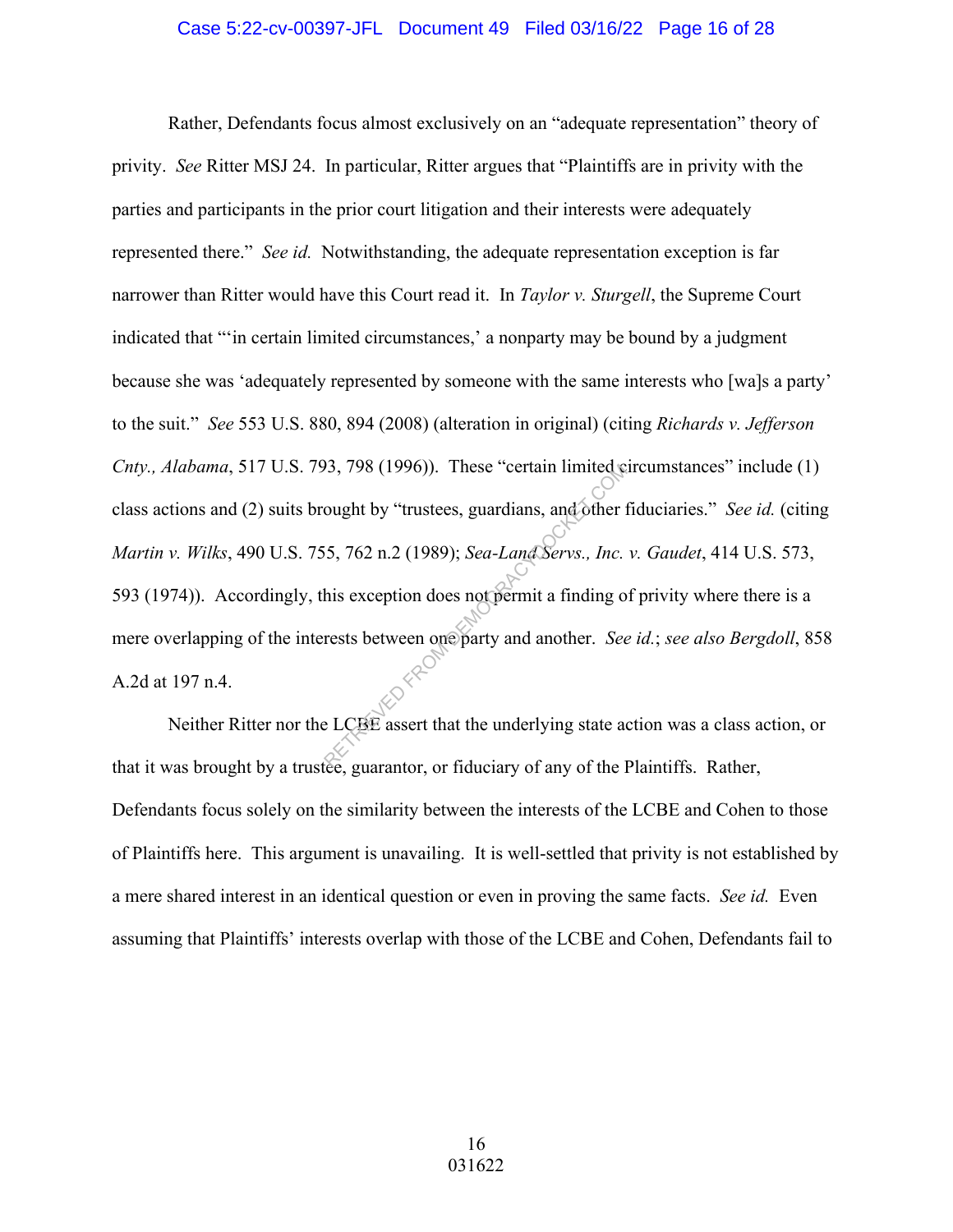## Case 5:22-cv-00397-JFL Document 49 Filed 03/16/22 Page 17 of 28

establish a relationship between Plaintiffs and either of those parties sufficient to find them in privity with one another. <sup>3</sup>

In the absence of a sufficient relationship between the Plaintiffs and the parties to the prior state case, this Court concludes that Defendants have failed to establish the privity necessary for the defense of claim preclusion. Accordingly, Defendants' motions for summary judgment on the basis of claim preclusion are denied.

# **B. Plaintiffs' Claims**

Having addressed the threshold defenses offered by Defendants, the Court turns to a review of Plaintiffs' substantive claims. Plaintiffs assert claims under 52 U.S.C. § 10101(a)(2)(B), the First Amendment, and the Fourth Amendment. With respect to the § 10101 claim, Defendants assert that Plaintiffs lack the capacity to bring suit, as § 10101 does not provide for a private right of action. Defendants also argue for summary judgment on Plaintiffs' constitutional claim, asserting that the burden imposed by the handwritten date requirement is slight in light of the important government interests implicated. This Court agrees that Plaintiffs lack the capacity to bring suit under  $\S 10101(a)(2)(B)$ . In addition, this Court agrees that the slight burden imposed by the handwritten date requirement is sufficiently justified tive claims. Plaintiffs assert claims under<br>
Amendment, and the Fourth Amendment.<br>
ussert that Plaintiffs lack the capacity to b<br>
int of action. Defendants also argue for sum,<br>
inty to serting that the burden imposed by<br>

<sup>3</sup> Ritter, in his motion, cites case law in which electors have been found in privity with a candidate. *See* Ritter MSJ 24–25. In particular, Ritter notes that a voter may be considered in privity with a candidate where they are merely a "pawn" or "puppet" of that candidate. *See id.* at 25 (citing *Hoblock v. Albany Cnty. Bd. of Elections*, 422 F.3d 77, 96 (2d Cir. 2005); *Cruz v. Bd. of Elections of New York*, 396 F. Supp. 2d 354, 355 n.1 (S.D.N.Y. 2005)). Even assuming that any such relationship existed between Plaintiffs and Cohen, Ritter admits that Cohen was not a party to the underlying state actions. Notably, Cohen's petition to intervene was denied by the trial court, and he did not seek intervention in the appeal to the Commonwealth Court. *See id.* at 24 n.7. Accordingly, Ritter's claim that Cohen adequately represented Plaintiffs' interests in the state litigation is unavailing.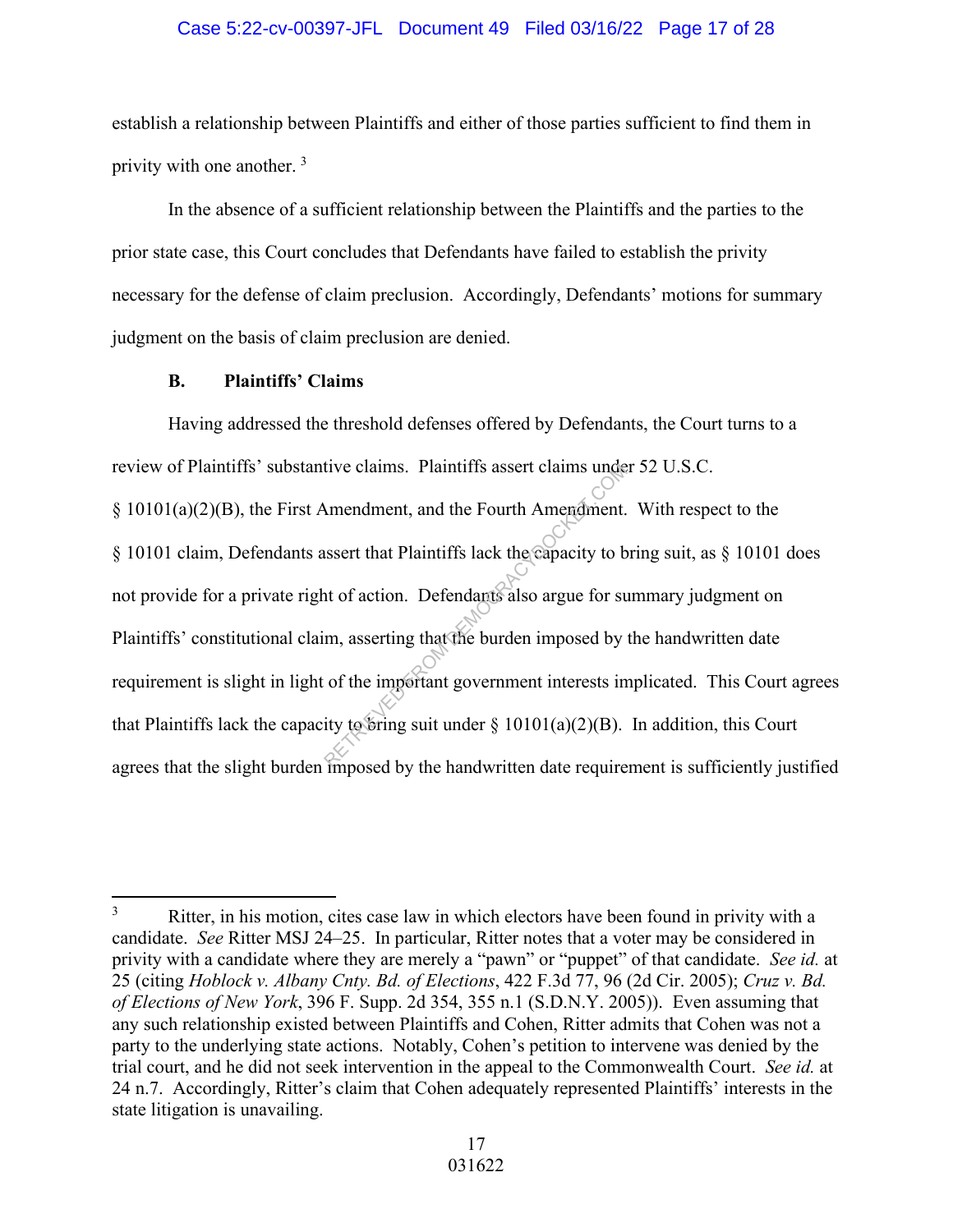# Case 5:22-cv-00397-JFL Document 49 Filed 03/16/22 Page 18 of 28

by important government interests. Accordingly, this Court grants Defendants' motions for summary judgment.

# **1. Private Right of Action under Title 52 U.S.C. § 10101**

The parties dispute whether § 10101 provides for a private right of action. Both the LCBE and Ritter contend that § 10101 does not allow for suit by private citizens. In support, the Defendants point to a provision of § 10101 that grants the Attorney General authority to file suit for violations of the statute. In response, Plaintiffs contend that the Attorney General's authority to bring suit is coextensive with that of private citizens.

The question of whether a private right of action exists under  $\S$  10101 has not been addressed by the Third Circuit. In order to determine whether a private right of action exists, this Court must ascertain the intent of Congress to create  $(1)$  a personal right<sup>4</sup> within the statute and (2) a private remedy for enforcement of that personal right. *See Sandoval*, 532 U.S. at 286–87. ther a private right of action exists under<br>it. In order to determine whether a priva<br>ent of Congress to create (1) a personal ri<br>orcement of that personal right. See Sana<br>of the text and structure of § 10101, its leg<br>conc

Following a review of the text and structure of § 10101, its legislative history, and relevant case law, this Court concludes that § 10101 does not provide for a private right of action. In particular, the Court finds that even if Congress intended to create a personal right in § 10101, the text, structure, and history of the statute indicates that Congress did not intend to create a private remedy for the vindication thereof.

# **a. Text and Structure of § 10101**

In fidelity to the test set forth in *Sandoval*, the Court begins its analysis with the text and structure of § 10101. The opening provision of § 10101 provides insight into the congressional

<sup>4</sup> As the Third Circuit did in *Wisniewski*, this Court uses the term "personal right" to refer to the substantive rights granted in statute and the term "private right of action" to refer to the remedial mechanisms for vindicating the personal right. *See Wisniewski*, 510 F.3d at 300 n.15.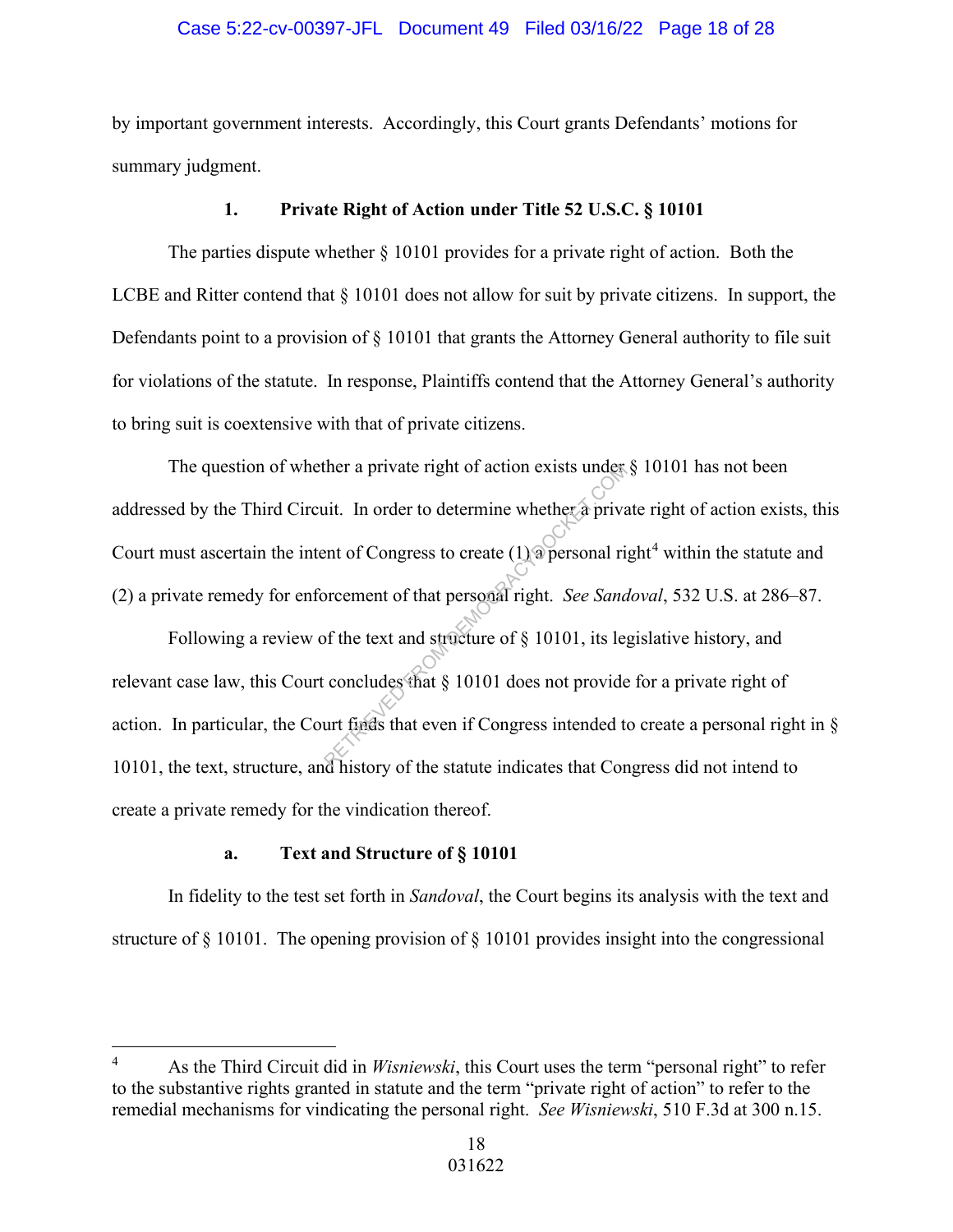# Case 5:22-cv-00397-JFL Document 49 Filed 03/16/22 Page 19 of 28

purpose behind the statute, which, although non-dispositive, helps determine the inquiry into Congress's intent to create a personal right. The provision states:

*All citizens* of the United States who are otherwise qualified by law to vote at any election by the people in any State, Territory, district, county, city, parish, township, school district, municipality, or other territorial subdivision, *shall be entitled and allowed* to vote at all such elections, without distinction of race, color, or previous condition of servitude; any constitution, law, custom, usage, or regulation of any State or Territory, or by or under its authority, to the contrary notwithstanding.

*See* 52 U.S.C. § 10101(a)(1) (emphasis added).

The subsequent provisions in  $\S$  10101 enumerate actions that no individual, acting under color of law, may take with respect to the right to vote. *See id.* § 10101(a)(2). When compared to the language analyzed in *Sandoval*, § 10101 can be read to confer a personal right on individuals. In particular, whereas the provision at issue in *Sandoval* involved the grant of authority to federal agencies, *see Sandoval*, 532 U.S. at 288–89, § 10101 places "[a]ll citizens" qualified to vote at the center of its import and provides that they "shall be entitled and allowed" to vote, *see* § 10101(a)(1). Accordingly, § 10101 provides a personal right to Plaintiffs. However, this is not the end of the inquiry. As *Sandoval* made clear, a private right of action only lies where Congress intended to create not only a personal right but a *private remedy* as well. Sandoval, § 10101 can be read to confer a<br>hereas the provision at issue in Sandoval<br>, see Sandoval, 532 U.S. at 288–89, § 10<br>r of its import and provides that they "sh<br>Accordingly, § 10101 provides a personal<br>of the inqui

The text and structure of  $\S$  10101 strongly suggest that Congress did not intend to create a private remedy for vindication of the personal right. Notably,  $\S$  10101(c) sets forth an enforcement mechanism for violations of the rights contained in §§ 10101(a) and (b), stating in relevant part,

[w]henever any person has engaged or there are reasonable grounds to believe that any person is about to engage in any act or practice which would deprive any other person of any right or privilege secured by subsection (a) or (b), *the Attorney General may institute* for the United States, or in the name of the United States, *a civil action or other proper proceeding for preventive relief*, including an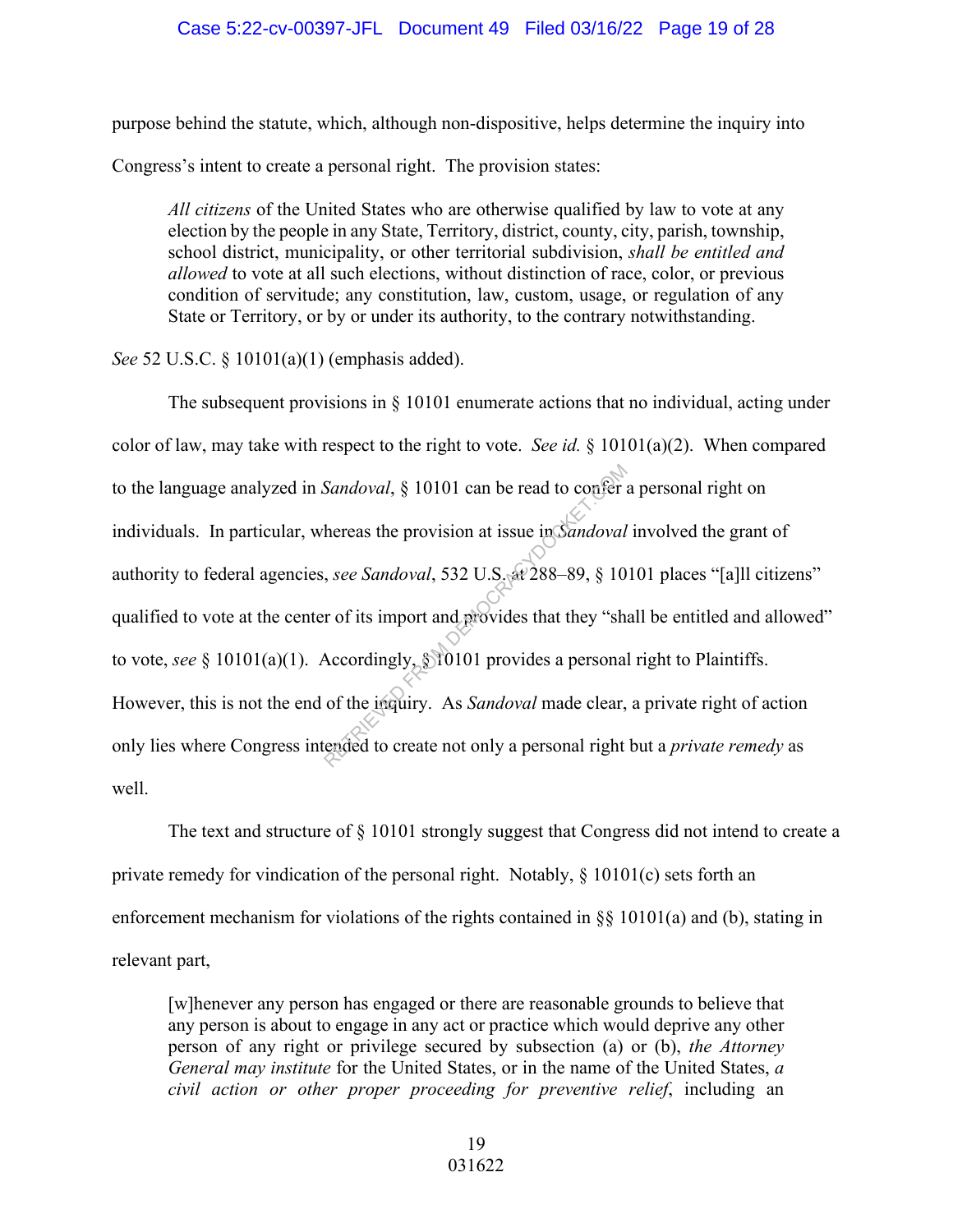#### Case 5:22-cv-00397-JFL Document 49 Filed 03/16/22 Page 20 of 28

application for a permanent or temporary injunction, restraining order, or other order. . . . *See* § 10101(c) (emphasis added).

 This provision vests the power to bring suit in the Attorney General. *See id.* The provision does not, by its terms, contemplate suits by private citizens. *See id.* Moreover, that § 10101(c) provides that the Attorney General "*may* institute . . . a civil action" does not alter the analysis. *See id.* (emphasis added). The fact that the Attorney General's authority to institute suit is permissive rather than mandatory does not compel a finding that the alternative to an Attorney General's institution of suit is a private right of action. To the contrary, that  $\S$  10101(c) expressly provides for enforcement by the Attorney General "creates a strong presumption against [an] implied private right[] of action that must be overcome." *See Wisniewski*, 510 F.3d at 305 & n.1 (noting Supreme Court's unwillingness, post *Sandoval*, to find a private right of action where statutes expressly provide for other means of enforcement). cement by the Attorney General "createst"<br>
right[] of action that must be overcome."<br>
le Court's unwillingness, post Sandoval,<br>
sly provide for other means of enforceme<br>
olicit means of enforcement provided by<br>
also sugges

In addition to the explicit means of enforcement provided by  $\S$  10101(c), the language of other provisions of § 10101 also suggest that Congress did not intend to create a private remedy therein. For example, § 10101(e) provides that, upon the request of the Attorney General, the court shall make a finding of whether any race-based deprivation of the right to vote was pursuant to a pattern or practice. *See id.* § 10101(e). This provision does not provide for such a request by any other parties. Similarly,  $\S 10101(g)$  appears to only contemplate suits where the Attorney General is the plaintiff. That provision describes the procedure required "in the event neither the *Attorney General* nor any *defendant* files a request for a three-judge court." *See id.* §  $10101(g)$  (emphasis added). Rather than refer to both parties in the general sense, Congress deliberately refers to the plaintiff party as the "Attorney General" and to the other side of the caption as "defendant." *See id.*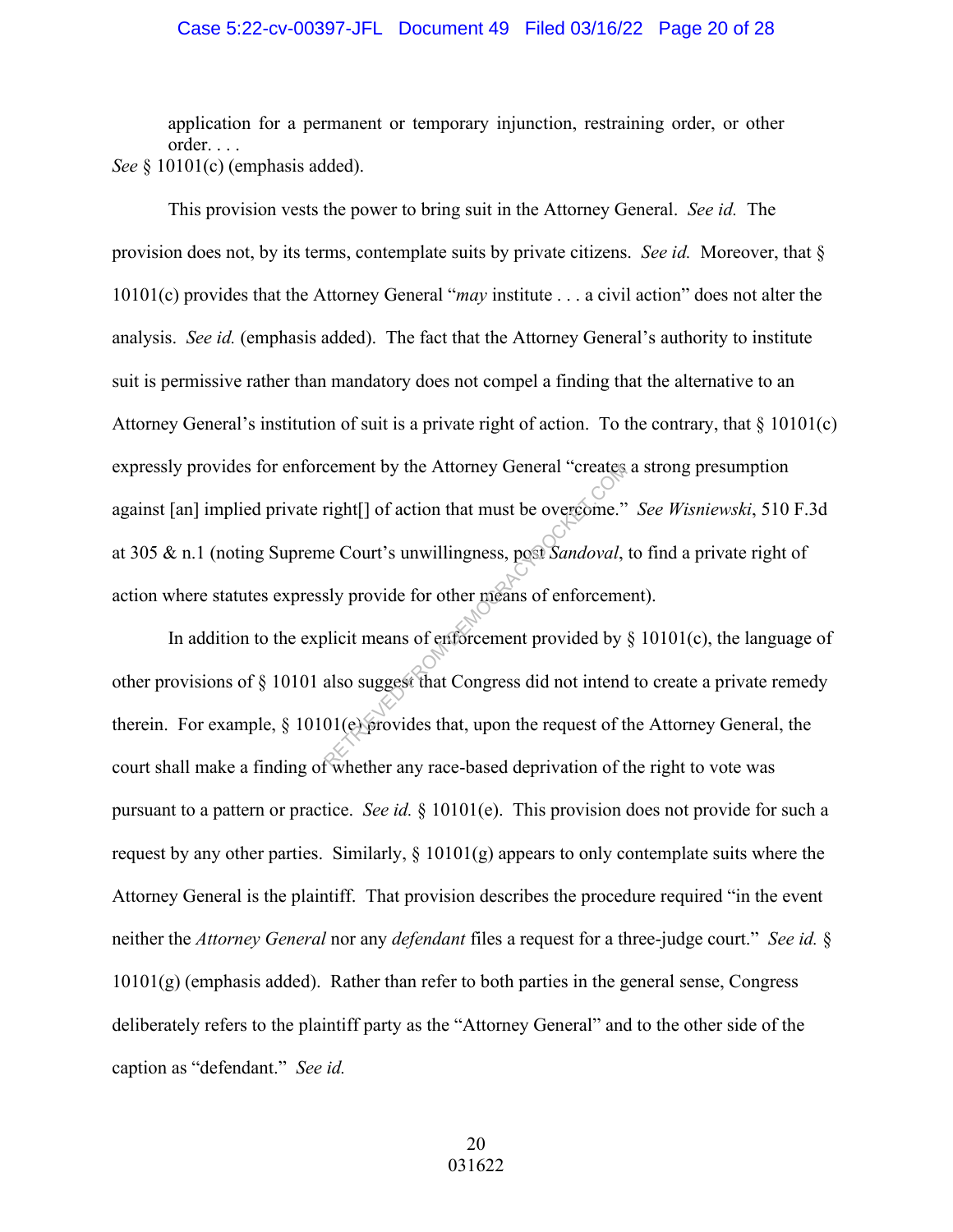## Case 5:22-cv-00397-JFL Document 49 Filed 03/16/22 Page 21 of 28

 Accordingly, the text and structure of § 10101 create a strong presumption that Congress did not intend to create a private remedy for vindication of the personal right.

#### **b. Legislative History of § 10101**

In addition to the text and structure of the statute, legislative history may provide insight into Congress's intent. House Resolution 6127 contained various amendments and supplements to 42 U.S.C. § 1971, which housed the voting provisions of the Civil Rights Act prior to their transfer to § 10101. On April 1, 1957, the House Judiciary Committee promulgated House Report Number 85-291, in which the Committee reported its findings on various components of House Resolution 6127. *See* H.R. Rep. No. 85-291 (1957). The Committee reported two substantive changes to § 1971 relevant to this matter. *See id.* at 1976. The first was a declaration of "the right to vote for federal offices." *See id.* This language made it unlawful for anyone acting under color of law "to interfere or attempt to interfere with the right to vote at any general, special or primary election . . . ." *See id.* In reporting this amendment, Congress was careful to note that this declaration "does not provide for a remedy." *See id.* P. H.R. Rep. No. 85-291 (1957). The Conservation of the Matter. See id. at 1976<br>
The discussion of the matter. See id. at 1976<br>
interfere or attempt to interfere with the<br>
..." See id. In reporting this amendment<br>
beson t

Rather, the Committee reported that a separate substantive amendment was slated to create a remedy for enforcement of  $\S$  1971. In particular, the Committee noted that "subsection" (c) does provide a remedy in the form of a civil action instituted on the part of the Attorney General to prevent an act which would deprive a person of any right of privilege secured by" § 1971. *See id.* Congress viewed this amendment as creating a remedy for the enforcement of § 1971. *See id.* This understanding is confirmed by Representatives who provided minority views on the legislation. In those remarks, a number of Representatives characterized subsection (c) as a "plenary grant of authority to the Attorney General . . . ." *See id.* at 2014.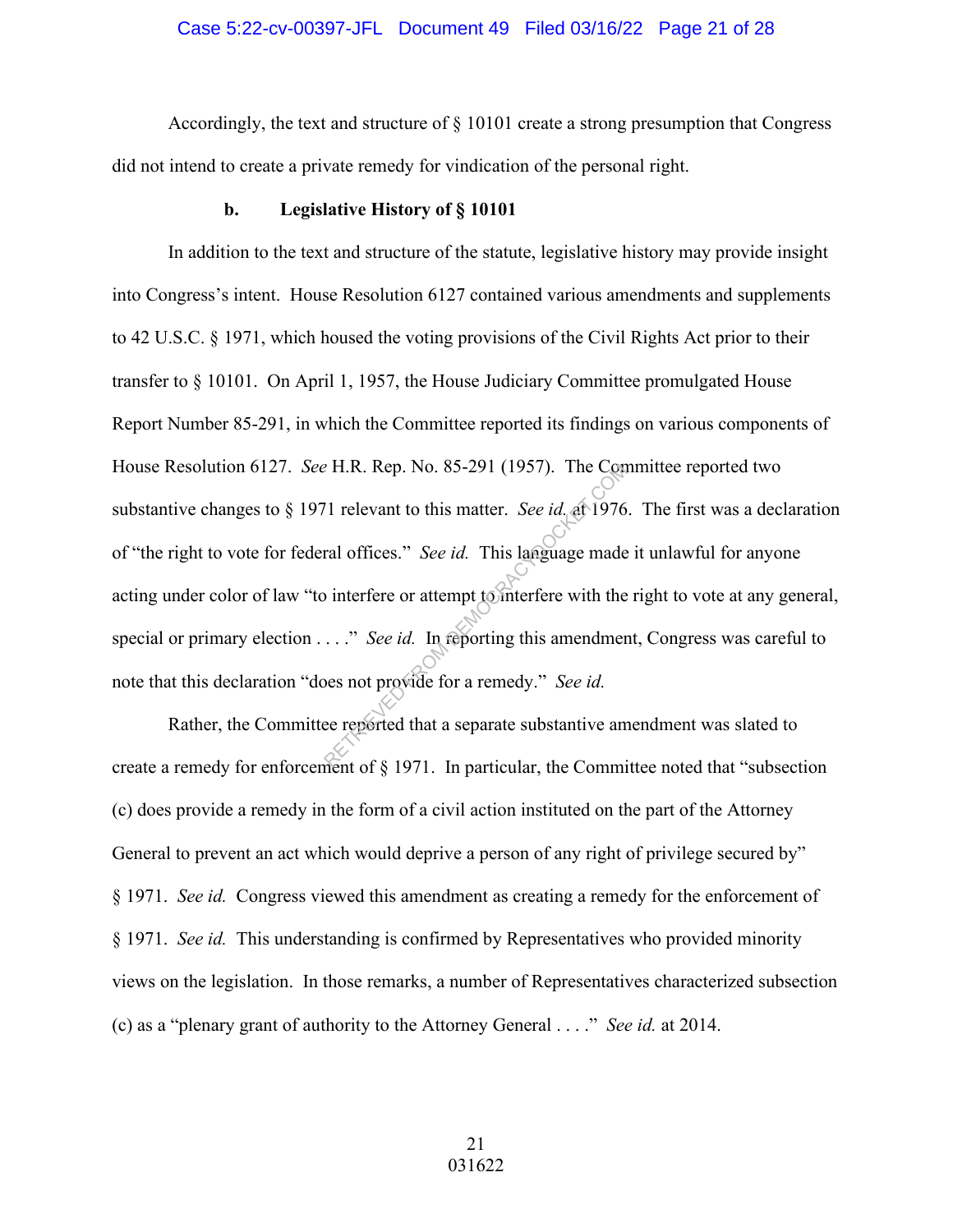## Case 5:22-cv-00397-JFL Document 49 Filed 03/16/22 Page 22 of 28

Indeed, as Attorney General Herbert Brownell, Jr. noted in his remarks to the Speaker of the House, prior to enactment of House Resolution 6127, "[t]he only method of enforcing existing laws protecting [the right of franchise] is through criminal proceedings." *See id.* at 1979. The Attorney General went on to state that "[c]ivil remedies have not been available to the Attorney General in this field. We think that they should be." *See id.* Consistent with this view of enforcement, in discussing the alternative to Attorney General civil action enforcement, the Representatives did not remark on the topic of private citizen suits. *See id.* at 2014. Rather, the contemplated alternative to civil suit by the Attorney General was continued enforcement through criminal actions. *See id.* 

In their response to Defendants' motions, Plaintiffs argue that enforcement by the Attorney General does not entirely eliminate the possibility of private rights of action. Plaintiffs point to the 1957 amendments of § 1971 as proof that some form of enforcement existed prior to the amendment. Plaintiffs suggest that the prior era of enforcement took the form of private actions. While Plaintiffs are correct that agency enforcement mechanisms do not, per se, preclude a private right of action, the presence of the Attorney General enforcement provision creates a strong presumption against the existence of a private right of action. *See Wisniewski*, 510 F.3d at 305 & n.1. The remarks in the Report cited above suggest that the alternative to the newly devised Attorney General enforcement mechanism was not one of private civil suits, but rather a criminal action. Accordingly, the legislative history of § 10101 tracks with the text and structure of the statute in suggesting that Congress did not intend to create a private right of action. See 1d.<br>
Defendants' motions, Plaintiffs argue that<br>
Intirely eliminate the possibility of private<br>
ts of § 1971 as proof that some form of e<br>
uggest that the prior era of enforcement to<br>
correct that agency enforcement me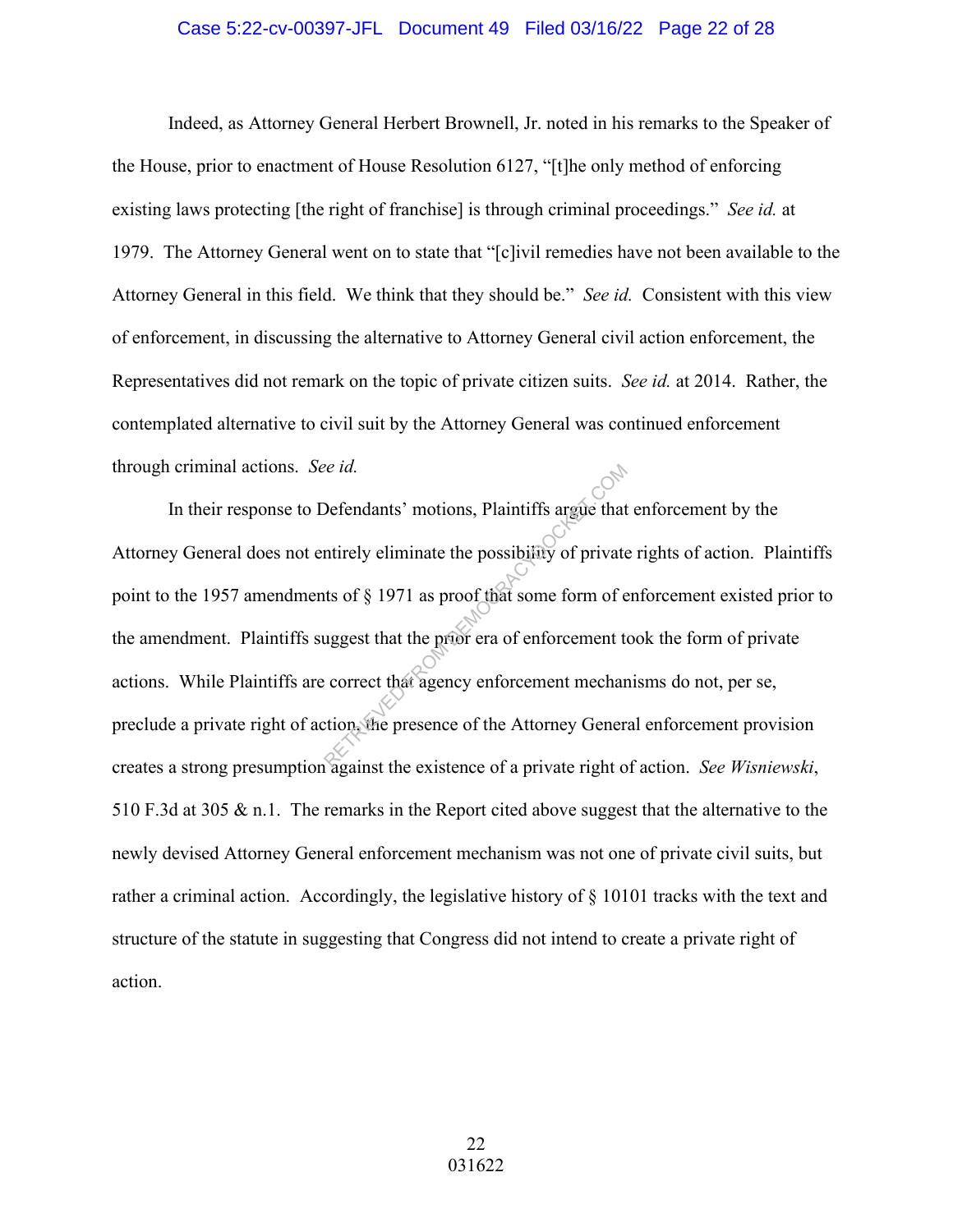# **c. Case Law Analysis of § 10101**

Although Congress's intent can be determined from the text, structure, and legislative history of § 10101, the Court finds it useful to briefly review the inter-circuit treatment of the question. In particular, Plaintiffs cite case law from the Eleventh Circuit, which found that § 10101 does provide for a private right action. Plaintiffs request that this Court follow the Eleventh Circuit's lead. For the reasons set forth below, this Court declines to do so.

In *Schwier v. Cox*, 340 F.3d 1284 (11th Cir. 2003), the Eleventh Circuit had the occasion to address whether  $\S$  10101 provides for a private right of action.<sup>5</sup> The court ultimately concluded that a private right of action was available. *See id.* at 1297. In doing so, the Eleventh Circuit relied heavily on two Supreme Court cases: *Allen v. State Board of Elections*, 393 U.S. 544 (1969) and *Morse v. Republican Party of Virginia*, 517 U.S. 186 (1996). *See id.* at 1294– 1296. In each of those cases, the Supreme Court found private rights of action despite statutory provisions providing for Attorney General enforcement. *See id.* at 1294 (citing *Allen*, 393 U.S. 544; *Morse*, 517 U.S. 186). However, both *Morse* and *Allen* were decided based on a jurisprudence of private rights of action that was dispensed with by the Supreme Court in *Sandoval*. The permissive scheme of granting private rights of action whenever necessary to effectuate congressional purpose was replaced with a more narrowed analysis, one focused exclusively on Congress's intent.<sup>6</sup> See Sandoval, 532 U.S. at 286–87. It of action was available. See id. at 129%<br>
Supreme Court cases: Allen v. State Boot<br>
bublican Party of Virginia, 507 U.S. 186<br>
i, the Supreme Court found private rights<br>
orney General enforcement. See id. at 12<br>
However,

<sup>5</sup> Because of the date on which the case was decided, *Schwier* refers to the relevant provisions in their previous codification: 42 U.S.C. § 1971.

<sup>6</sup> As the Third Circuit has explained, early jurisprudence on the existence of private rights of action rested on a notion that "it is the duty of the courts to be alert to provide such remedies as are necessary to make effective the congressional purpose." *See Wisniewski*, 510 F.3d at 298 (quoting *Borak*, 377 U.S. at 433). Even with *Cort*, the inquiry continued to focus on congressional purpose rather than congressional intent. *See id.*; *see also Cort*, 422 U.S. at 82 (concluding "it is not necessary to show an intention to *create* a private right of action" (emphasis in original)).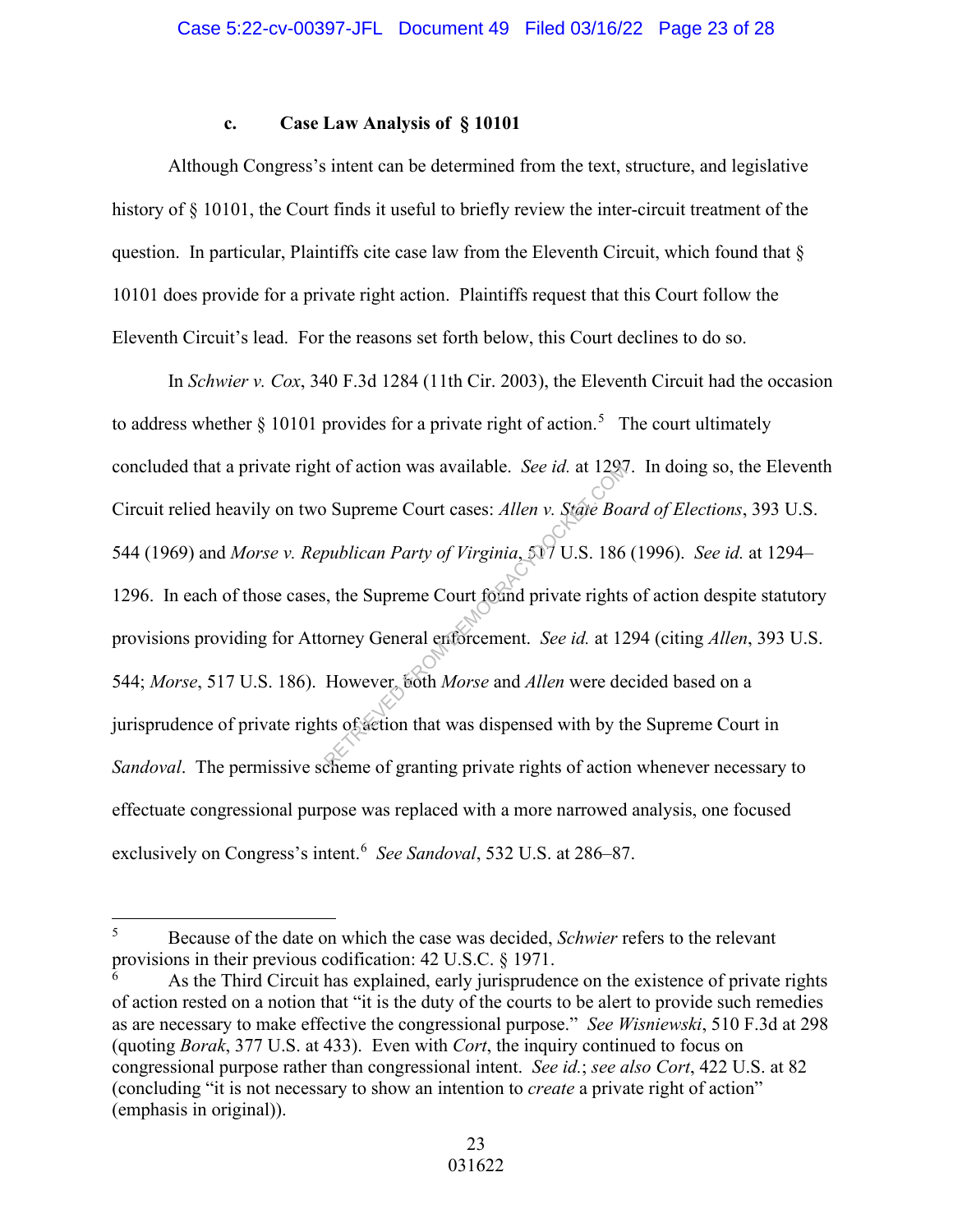#### Case 5:22-cv-00397-JFL Document 49 Filed 03/16/22 Page 24 of 28

 This Court does not disagree with *Schwier*'s conclusion that private rights of action may coexist with other statutory enforcement measures. *See Schwier*, 340 F.3d at 1296 (concluding Congress's provision for enforcement by Attorney General does not compel conclusion that no private right of action exists). However, after reaching this conclusion, the *Schwier* court was required, under *Sandoval*, to determine whether Congress indicated an intent to include a private right of action parallel to the Attorney General enforcement provisions. *See Sandoval*, 532 U.S. at 286–87. On that question, the test applied by the Eleventh Circuit in *Schwier* only undertook half of the *Sandoval* analysis. *See id.* at 1296–97.

Importantly, *Sandoval* requires that a reviewing court inquire into (1) whether Congress intended to create a personal right, and (2) if so, whether Congress also intended to create a private *remedy* for enforcement of that personal right. *See Sandoval*, 532 U.S. at 286–87. In *Schwier*, the Court asked only whether Congress intended to create a personal right in the relevant statute. *See Schwier*, 340 F.3d at 1296 (inquiring into whether "the statute contains 'explicit right- or duty-creating language.'" (quoting *Gonzaga Univ. v. Doe*, 536 U.S. 273, 284 n.3 (2002))) . Finding that Congress did intend to create a specific personal right, and having found that the language in the statute was mandatory, the *Schwier* court determined that § 1971 did provide for private enforcement. *See id.* at 1296–97. al requires that a reviewing court inquires<br>
right, and (2) if so, whether Congress all<br>
ent of that personal right. See Sandoval,<br>
ly whether Congress infended to create a<br>
r, 340 F.3d at 1296 (inquiring into wheth<br>
ing l

While this Court agrees that  $\S 10101$  provides for a personal right, the inquiry does not end there. Rather, *Sandoval* also requires inquiry into whether Congress intended to create a private remedy for the vindication of the personal right. *See Sandoval*, 532 U.S. at 286–87. While the Eleventh Circuit's review of the specific and mandatory nature of the statutory language may help inform whether Congress intended to create a personal right, these considerations are not dispositive of whether Congress intended there to be a private *remedy*.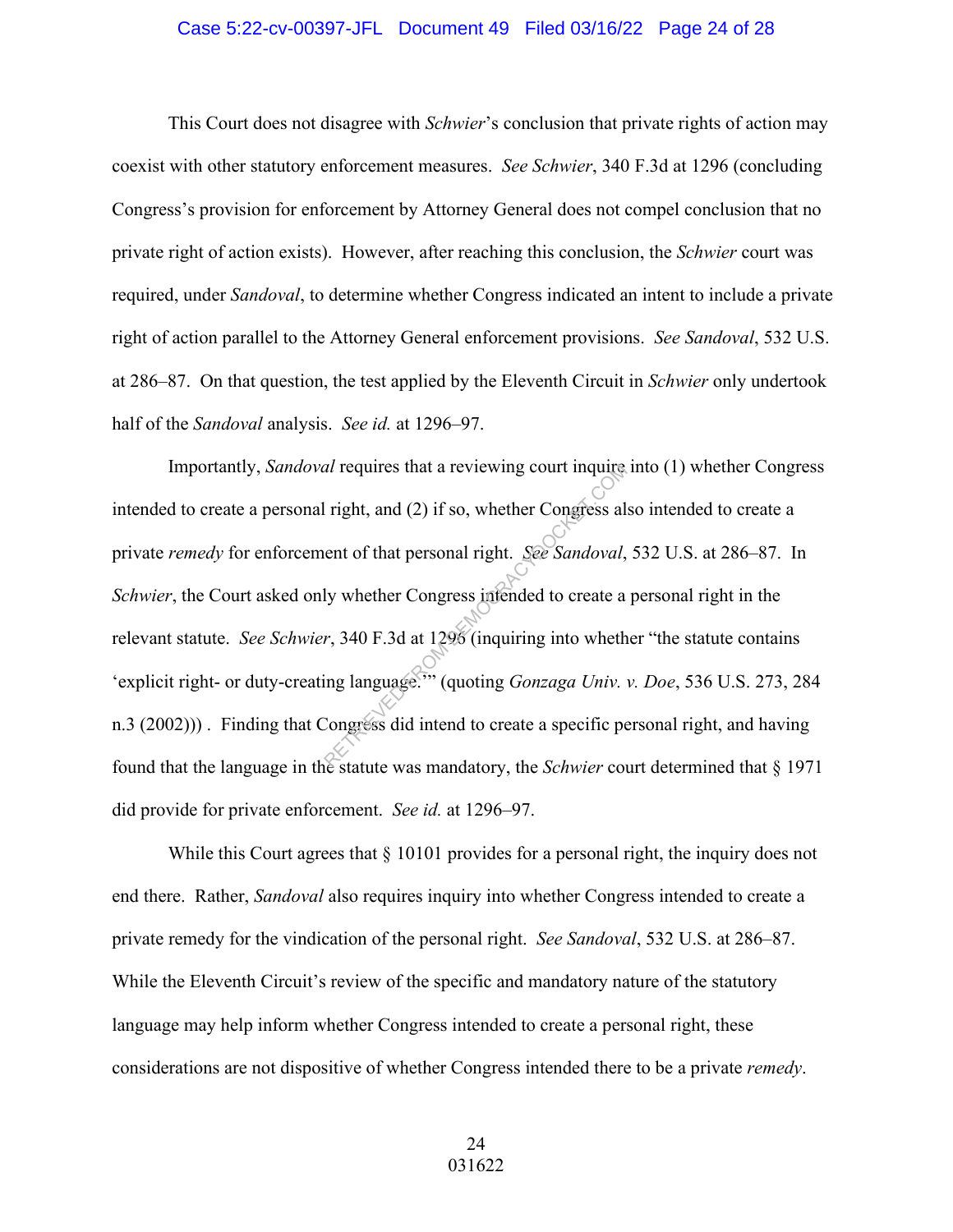#### Case 5:22-cv-00397-JFL Document 49 Filed 03/16/22 Page 25 of 28

Since the Eleventh Circuit did not address the second—and important—portion of the *Sandoval* test, this Court does not find *Schwier* persuasive on the question of Congress's intent to create a private *remedy* for the personal rights set forth in § 10101.

In conclusion, having reviewed the text of the statute, the structure of its provisions, and the legislative history, this Court concludes that Congress did not intend to provide a private remedy for the vindication of the personal rights contained in § 10101. Congress's deliberate provision of Attorney General enforcement creates a strong presumption against the existence of a private right of action that Plaintiffs fail to overcome. Accordingly, Plaintiffs are without capacity to bring suit under § 10101, and Defendants' motion for summary judgment on this claim is granted.

# **2. Claims arising under the First and Fourteenth Amendments**

Next, Plaintiffs assert that the burden placed on the right to vote by the handwritten date requirement violates the First and Fourteenth Amendments. In particular, Plaintiffs argue that the government lacks an important interest to justify the burden imposed by the handwritten date requirement. There are two steps to analyzing this claim. First, this Court must set out the burden imposed by the regulation, which, in turn, will determine the level of scrutiny to be applied. *See Burdick v. Takushi*, 504 U.S. at 433–44. Second, this Court must apply the appropriate level of scrutiny to the regulation. *See id.*  RETRIEVED FROM DETENDANT STATES IN A DETENDANT STATE OF STATES AND FOUND THAT AND THE STATES OF THE CONTRACT OF STATES OF THE CONTRACT OF THE STATES OF THE CONTRACT OF THE CONTRACT OF THE CONTRACT OF THE CONTRACT OF THE CO

On the first step, this Court concludes that the burden imposed by the handwritten date requirement is slight. That voters must provide a handwritten date next to the voter's signature is a minor limitation on the fundamental right to vote. The parties to this matter agree on this point. *See* Pls. MSJ 16. Accordingly, the regulation will survive if an important regulatory interest exists to support it.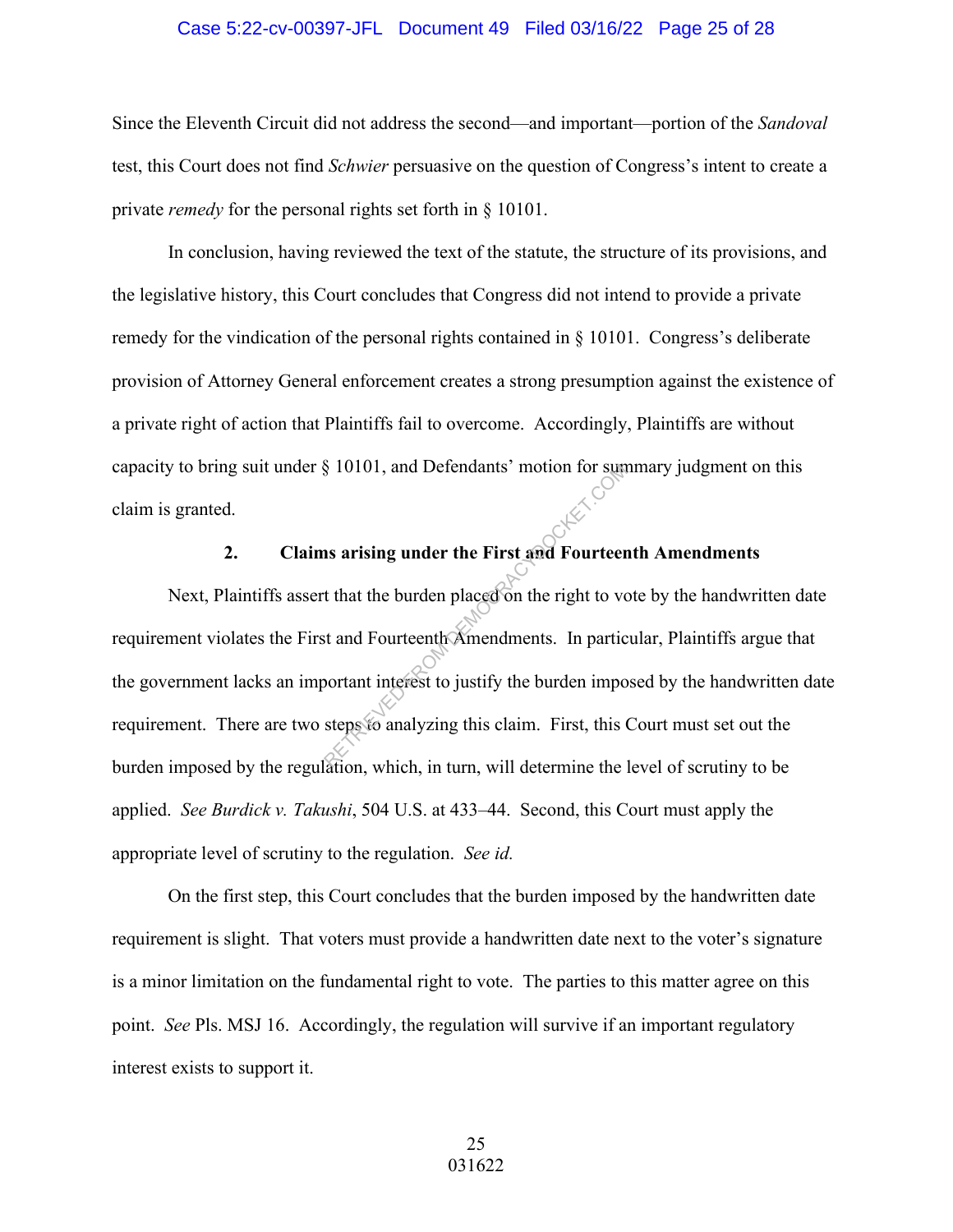## Case 5:22-cv-00397-JFL Document 49 Filed 03/16/22 Page 26 of 28

This Court concludes that there are important interests sufficient to sustain the regulation in light of the minor requirement imposed. Indeed, these interests were recently reviewed by the Pennsylvania Supreme Court. *See In re Canvass of Absentee and Mail-in Ballots of Nov. 3, 2020 General Election*, 241 A.3d 1058 (2020)). There, two opinions reviewed the differing views on this issue. *See id.* The plurality opinion concluded that the voter declaration date requirement "does not implicate any weighty interest." *See id.* at 1078. However, Justice Dougherty, writing a concurring and dissenting opinion signed by then-Chief Justice Saylor and Justice Mundy, concluded that there was "an unquestionable purpose behind requiring electors to date and sign the declaration." *See id.* at 1090–91 (Dougherty, J., concurring and dissenting). As Justice Dougherty noted, "the date on the ballot envelope provides proof of when the 'elector actually executed the ballot in full, ensuring their desire to cast it in lieu of appearing in person at a polling place.'" *See id.* at 1090 (Dougherty, J., concurring and dissenting) (quoting *In re: 2,349 Ballots in the 2020 General Election*, No. 1162 C.D. 2020, 2020 WL 6820816 (Pa. Commw. Ct. Nov. 19, 2020)). Moreover, Justice Dougherty noted that the date next to the voter declaration "prevents the tabulation of potentially fraudulent back-dated votes." *See id.* (Dougherty, J., concurring and dissenting).  $1090-91$  (Dougherty, J., concurring and of the ballot envelope provides proof of v<br>nsuring their desire to cast it in lieu of ap<br> $990$  (Dougherty, J., concurring and disser<br>*Election*, No.  $1162$  C.D. 2020, 2020 WL<br>Justi

Justice Dougherty's concurring and dissenting opinion was cited with approval by the Commonwealth Court in its review of the undated ballots at issue here. *See Ritter v. Lehigh Cnty. Bd. of Elections*, No. 1332 C.D. 2021, 2022 WL 16577, at \*9 (Pa. Commw. Ct. Jan. 3, 2022). In reviewing Ritter's challenge to the LCBE's decision to count the undated ballots, the Commonwealth Court found that Justice Dougherty's opinion "persuasively explains why there are 'weighty interests'" that support the handwritten date requirement. *See id.* Accordingly, having "adopted the rationale of [Justice Dougherty's opinion] as persuasive authority," the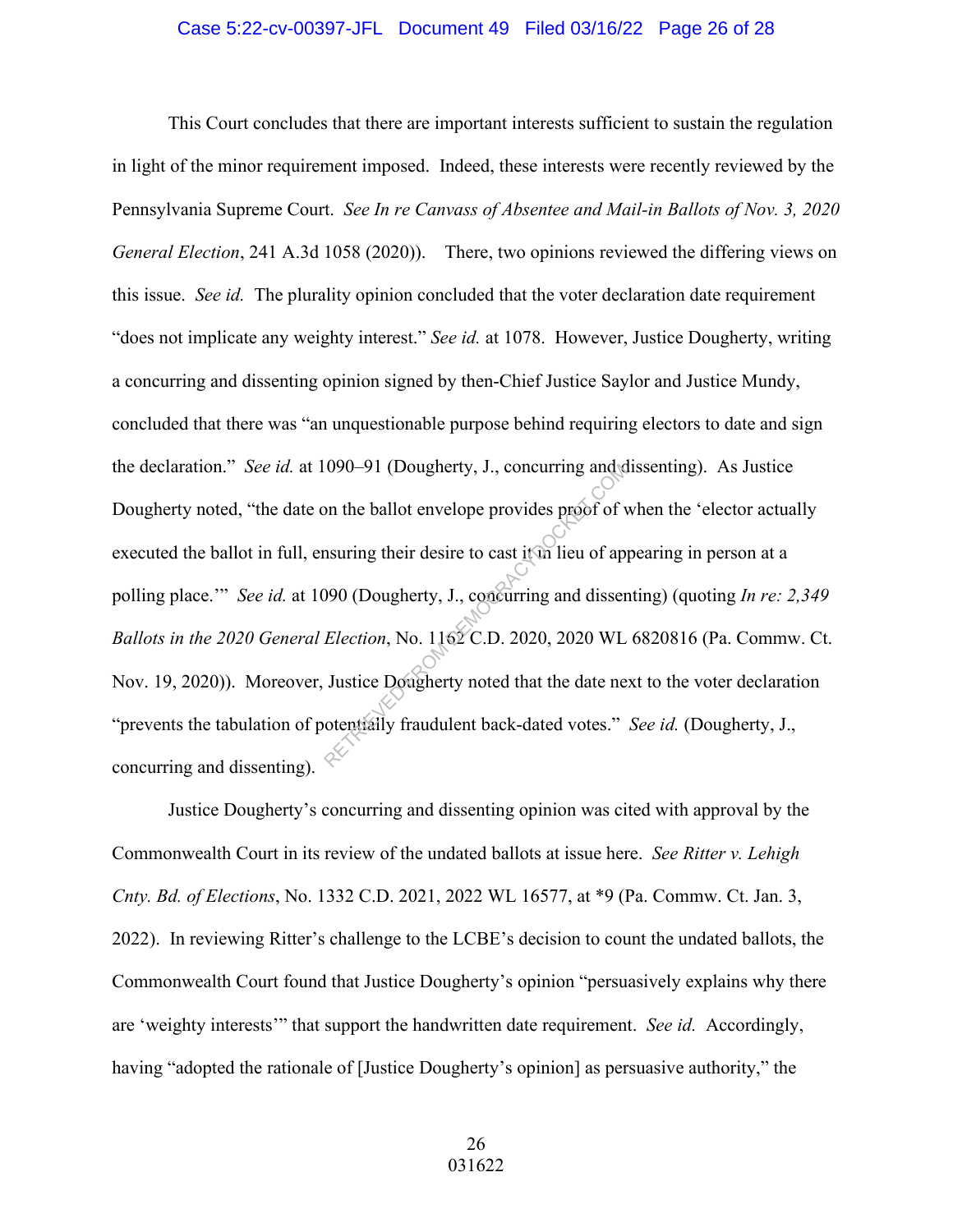## Case 5:22-cv-00397-JFL Document 49 Filed 03/16/22 Page 27 of 28

Commonwealth Court concluded "that the dating of mail-in ballots . . . is justified by 'weighty interests' . . . ." *See id.*

While the opinions of Justice Dougherty and the Commonwealth Court do not bind this Court, this Court finds them persuasive in its own review of this claim.<sup>7</sup> In particular, this Court concludes that the Commonwealth of Pennsylvania, as well as its citizens, have important interests in the integrity of the election process by holding fair, efficient, and fraud-free elections that are supported by the handwritten date requirement. An elector's compliance with the signature and date requirement is an important guard against fraud. Where an elector fully complies with the instructions on the outer envelope, the electoral authorities conducting the election can be assured of the date on which the ballot was executed. Where, however, the outer envelope remains undated, the possibility for fraud is heightened, as individuals who come in contact with that outer envelope may, post hoc, fill in a date that is not representative of the date on which the ballot was executed. Moreover, that the parties agree to the timeliness of the ballots in this particular case does not alter the analysis. That these Plaintiffs returned their In the outer envelope, the electoral autor<br>
e date on which the ballot was executed.<br>
the possibility for fraud is heightened, as if<br>
ope may, post hoc, fill in a date that is no<br>
cuted. Moreover, that the parties agree to

<sup>7</sup> This Court also finds persuasive the rationale of Justice Wecht in his concurring and dissenting opinion. *See In re Canvass November 3, 2020*, 241 A.3d at 1079; *see also Ritter*, 2022 WL 16577, at \*4 (noting Justice Wecht's opinion "served as a tie-breaker in the case"). Therein, Justice Wecht expressed his "increasing discomfort with [the Pennsylvania Supreme] Court's willingness to peer behind the curtain of mandatory statutory language in search of some unspoken directory intent." *See In re Canvass November 3, 2020*, 241 A.3d at 1080. Justice We cht agreed with the proposition that "the real danger" to our democracy is "leaving it to each county board of election to decide what laws must be followed (mandatory) and what laws are optional (directory) . . . ." *See id.* 1087 (quoting *In re 2,349 Ballots*, slip op. at 12–13). This Court is persuaded by Justice Wecht's analysis. The handwritten date requirement is mandatory, and to permit each county election board to read it otherwise could well result in disparate votecounting policies based on the same statutory language. As Justice Wecht suggested, the policy determination of "what requirements are necessary to ensure the security of our elections against fraud" is one best left to the legislature. *See id.*